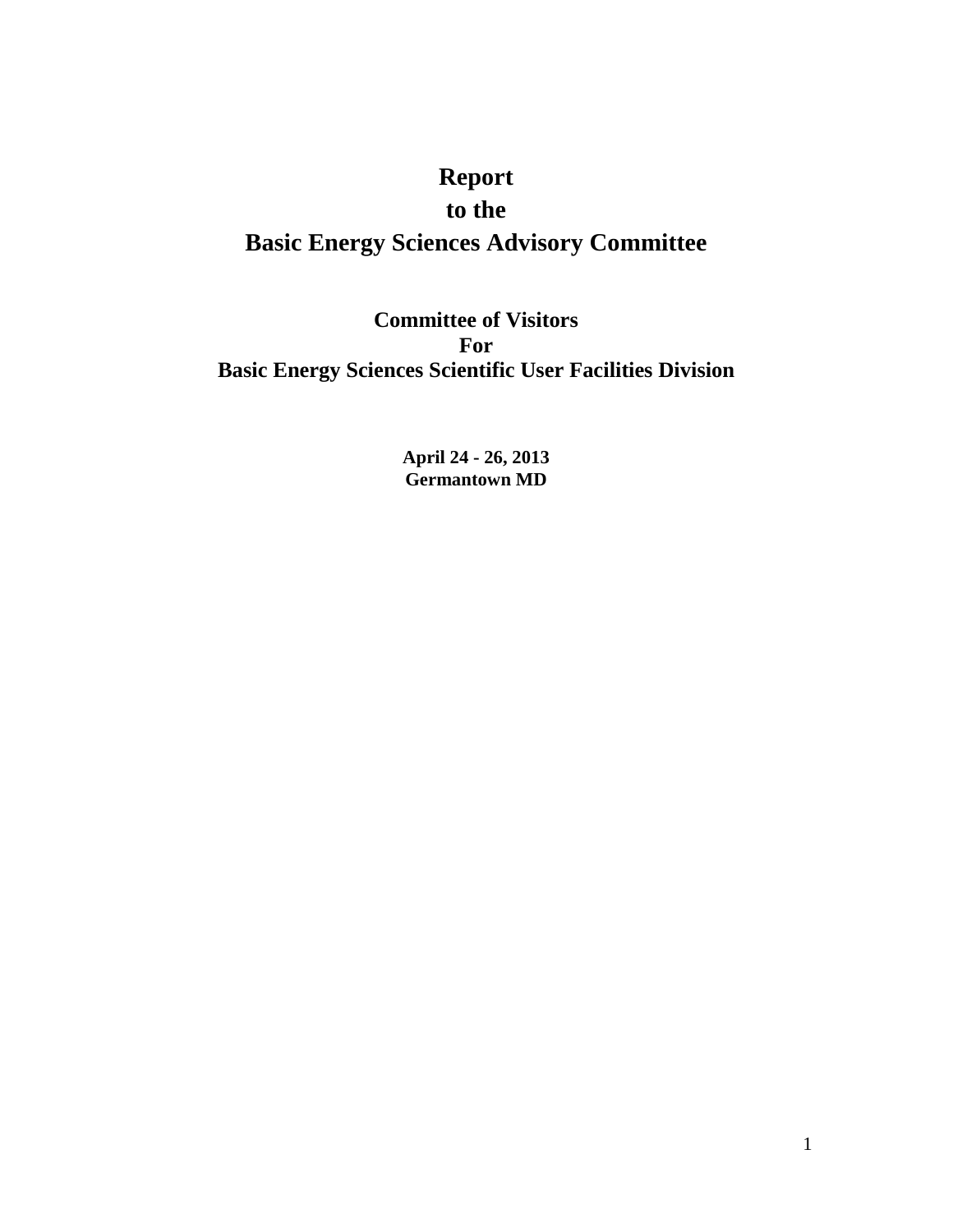# **I. Introduction and Overall Conclusions**

More than the ten year ago a Committee of Visitors (COV) process was established for all divisions within the DOE Office of Science. Within the Office of Basic Energy Sciences, BESAC appoints the COV, provides the charge, and receives the report every three years. The 2013 COV for the Scientific User Facilities Division (SUFD) met in Germantown on April 24 - 26, 2013 to assess the three-year period 2010-2012. Membership of the COV is listed in Appendix A. The agenda is included as Appendix B.

The charge to the 2013 COV was as follows:

1. For SUFD and Accelerator and Detector program, assess the efficacy and quality of the processes used to: a) Solicit, review, recommend and document proposal actions b) Monitor and review active projects, proposals, and facilities

2. Within boundaries defined by DOE missions and available funding, comment on how the award process has affected: a) Breadth and depth of portfolio elements and b) The national and international standing of the portfolio elements

This report is organized as follows:

Section II contains findings and recommendations that are related to the entire portfolio of the Division. Section III presents the individual reports of the six teams that examined the major components of the portfolio

- Synchrotron Light Sources including the Accelerator & Detector Research Program
- Neutron sources
- Nanoscale Science Research Centers & Electron Beam Micro-Characterization Centers
- Construction Projects & MIEs

The overarching conclusions of the Committee are:

- **SUFD is commended for effective use of its available funding for constructing and operating a set of facilities that deliver world-leading science**
- **The efficacy of the processes to review, recommend and document proposal actions are excellent.**
- **The efficacy of the processes to monitor and review active projects, programs and facilities are also excellent**
- **SUFD staff are to be commended for rigorous and effective program management in a highly constrained budget environment**
- **Within the scope of DOE missions and available funding, the award processes continue to enhance the breadth and depth of portfolio elements as well as their national and international standing**
- **International competition in scientific user facilities is stiff; maintaining U.S. scientific leadership requires increased investments for the facilities and for user support**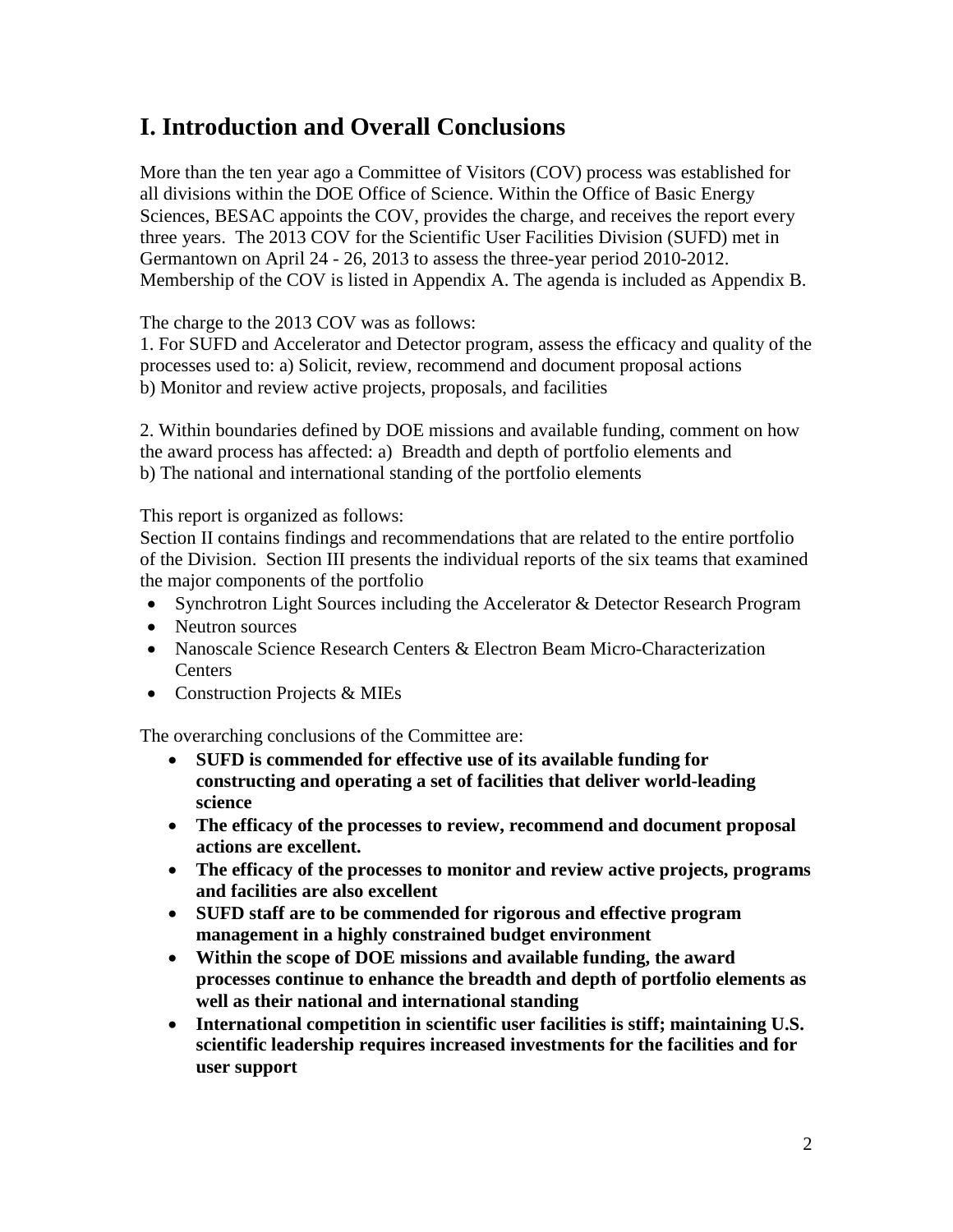# **II. SUFD-Wide Findings and Recommendations A. Implementation of previous COV recommendations**

SUFD actions have effectively addressed the majority of the recommendations made in the previous COV report. A few carry over items are discussed in the body of the report. In particular, the step to providing all data on computers to each reviewer is highly responsive and a great improvement of the COV process.

## FINDINGS

• The travel budget for the Division is continues to be incommensurate with most effective oversight of the SUFD program. The budget precludes regular visits by the SUFD Program Managers to visit the facilities to assess comparable institutions abroad.

# **RECOMMENDATIONS**

• **Enhance the effectiveness of program oversight by increasing the flexibility of SUFD managers interact with facility managers to communicate with the facilities staff including via increased on-site presence.** 

## **B. Assessment of COV process effectiveness**

## FINDINGS:

• Complete sets of electronic files were made available to each COV member on individual computers. This was a large undertaking and is greatly appreciated.

• The electronic documentation was thorough and well organized.

• Staff was fully available and cooperative in answering questions. The pre-meeting with the COV chair was effective in enhancing the efficiency of the COV process.

• At the first breakout session of the COV subpanels, the cognizant SUFD program manager provided a brief but effective overview by for the facility type being assessed.

• Access to the Germantown Headquarters venue was improved by providing bus transport for the entire committee. Delays due to the need for security screening, were minimized by the advanced preparations made by the SUFD staff.

# **RECOMMENDATIONS:**

## • **The move toward the PAMS database for review of proposals and awards is commendable and should be available to the next COV.**

## **C. Facility review process description and effectiveness.**

# FINDINGS:

• The 3-year reviews of the facilities are well organized and well executed.

• A uniform definition of publications and high impact publications has been established for light sources and neutron sources.

• The facility review teams are carefully selected for subject matter competence and absence of conflict of interest.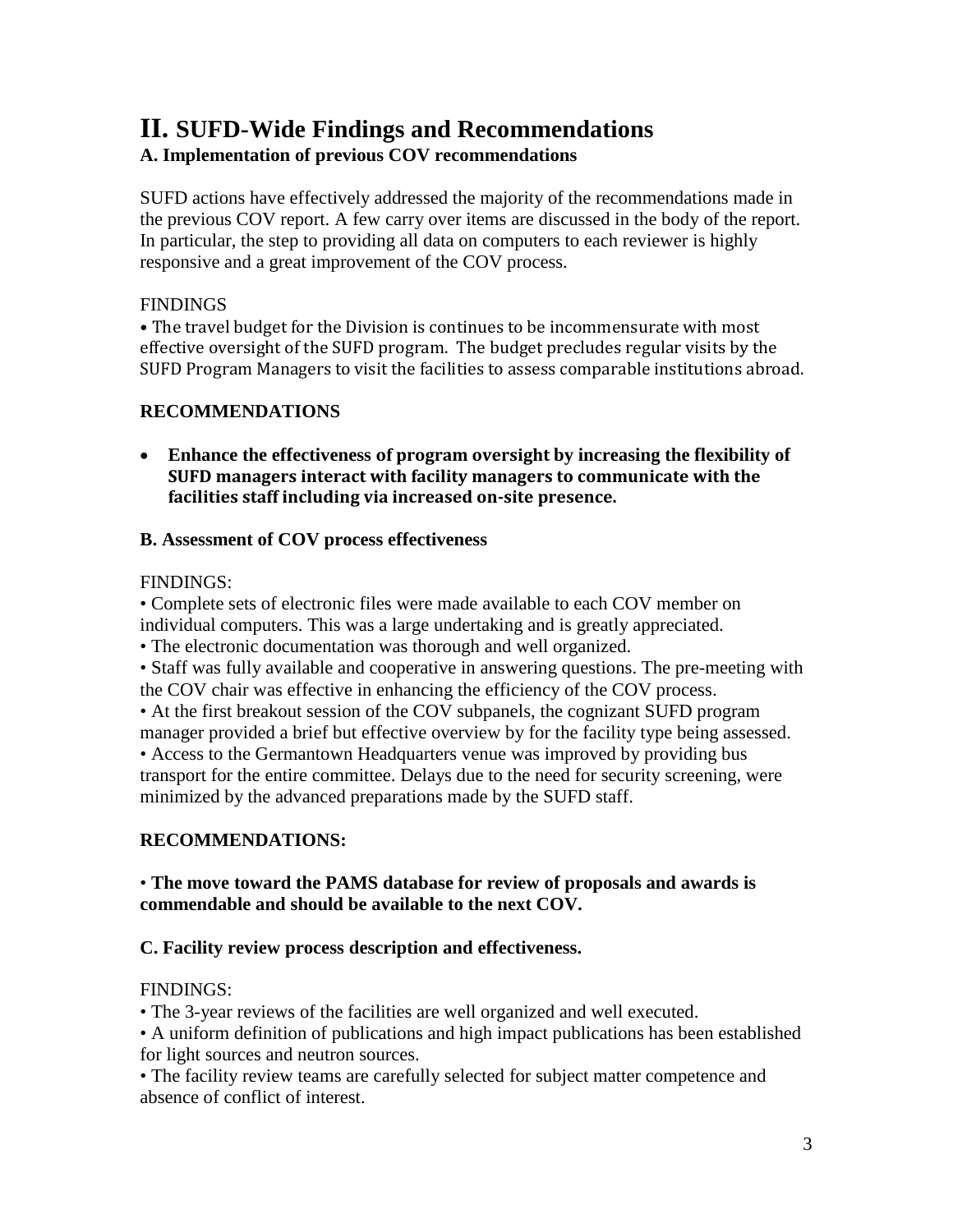• Responding to previous COV recommendations, SUFD is regularly including industry representatives among the types of organizations from which reviewers are drawn.

• Facility response to the recommendations based on the reviews and SUFD guidance is uneven in timing and completeness.

• Instructions to reviewers include assignments that are not communicated to the facilities prior to the review.

#### . **RECOMMENDATION:**

**• Finalize the set of uniform definitions for nanoscience centers. Include citations and patents among the nanoscience center metrics.**

## **D. General Issues**

FINDINGS:

•The quality of the scientists at the facilities is the critical asset that ensures excellence and success.

• Different types of facilities serve different scientific communities. They are all needed and important.

#### **RECOMMENDATIONS:**

**• Place added emphasis career development as well as on maintaining state-ofthe-art experimental apparatus, sample environments and software at all facilities to maximize scientific productivity** 

**• Additional new metrics that account for scientific impact should apply to all the types of scientific user facilities**

# III. Reports on the components of the portfolio

# **1. Synchrotron Light Sources**

*A. For the scientific user facilities including the accelerator and detector program, assess the efficacy and quality of the processes used to: (a) solicit, review, recommend and document proposal actions (b) monitor active projects, programs and facilities*

## **Comments:**

The subpanel reviewed DOE light source review over the last three years, which included 2010 reviews of the NSLS, APS, and SSRL 2011 reviews of the LCLS and ALS, and a 2012 review of the operating budget for the NSLS-II. In this COV the subpanels for the Light Sources and Detectors & Accelerators were combined. This worked well, but may require subdividing again as the ADR grows into ADOR.

In our assessment the SUFD efficacy and quality to review the light sources are rated as excellent. We are impressed by the level of thought and the work devoted by SUFD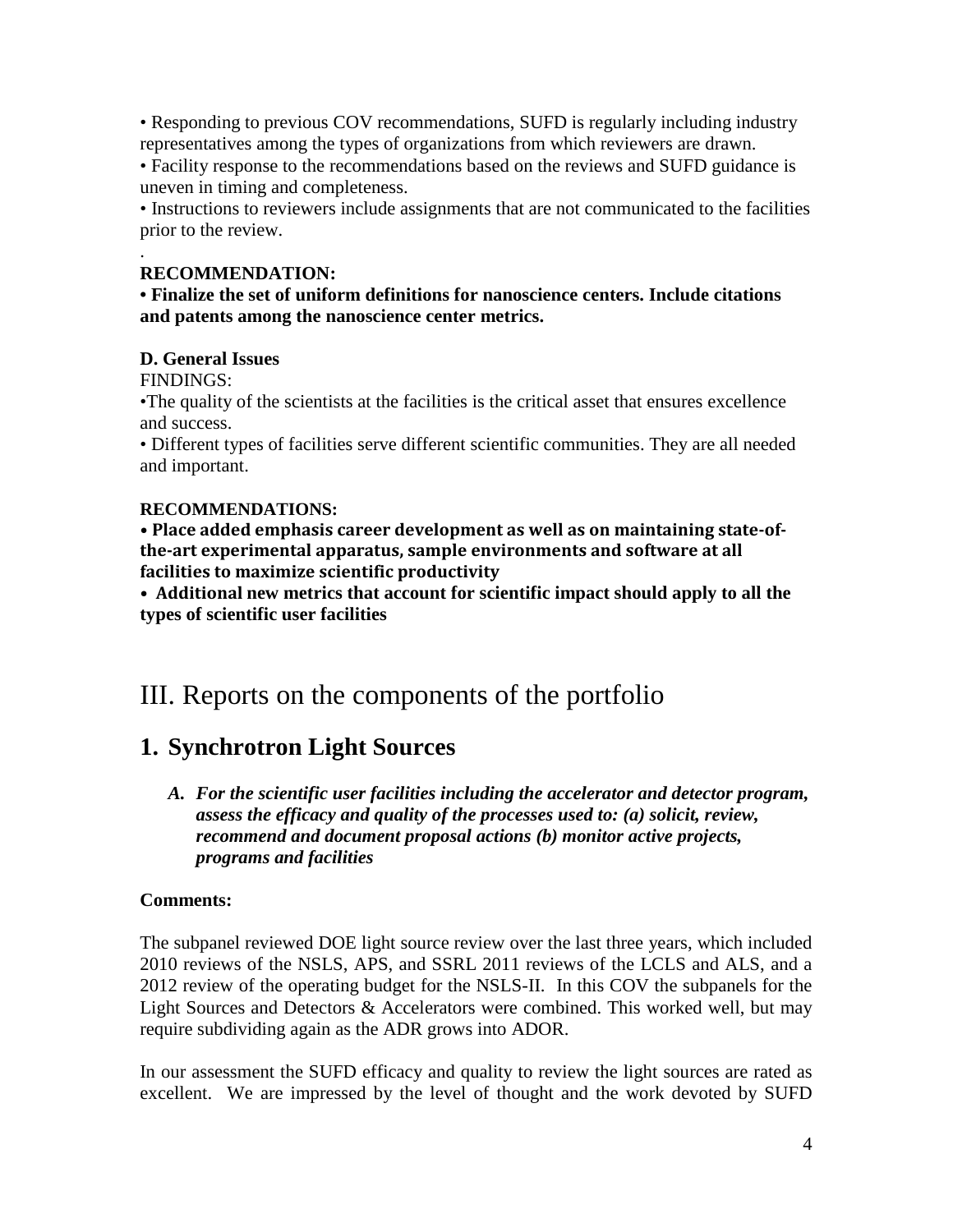managers to craft the requests for documentation that facilities must provide, select the reviewers, carry out the review, and provide feedback to the facility directors. The process ensures that all facilities are held accountable for producing the best science from their facilities and for spending the operating funds in a responsible manner. We commend SUFD for their rigor in their review of the facilities.

Typically, SUFD management informs the director of a light source about four months in advance of the date of their review. SUFD sends a detailed list of required documentation that must be available to the reviewers before the review. The reviewers are selecte carefully by SUFD, as evidenced by the reviewers comments which are extremely informative and detailed and which provide expert recommendation and guidance on how to proceed to maintain/increase successful performance of the facility. The reviewers are mostly scientists from National Laboratories but also from universities, industry and occasionally from overseas. The written feedback sent to light sources by SUFD is timely (about 4 months after the review) and the light source directors respond within 2 months to the points raised by SUFD based on the review.

## **Findings:**

The committee was favorably impressed with the consistency of the documentation, with the comprehensive information requested and supplied by the sources during the review process and by the quality of the reviews. Record keeping was excellent.

Our specific findings are:

- The review process is comprehensive, balanced, fair, and transparent to all facilities since *all facilities* are reviewed using the same major criteria.
- Reviews provided important comments and where appropriate specific actionable recommendations for the light sources.
- The reviews were uniformly forthright, detailed, and contained a summary section at the beginning of the review. The detail of review comments indicated a deep appreciation of important issues that went beyond the documentation solicited. This depth indicates the importance of the on-site review.
- Review follow up was not documented between reviews.
- It is curious that "applications to energy" is not included in the overall request for information from the facilities.
- The travel budget for program managers is totally inadequate for their optimal monitoring of major, multi-program user facilities.
- The number and breadth of the reviewers for each facility was appropriate.
- The letters to all the reviewers for a given facility were identical although the prior COV recommended that reviewers with special expertise were asked to focus on their area of expertise
- The General User proposal review process differs widely for the different facilities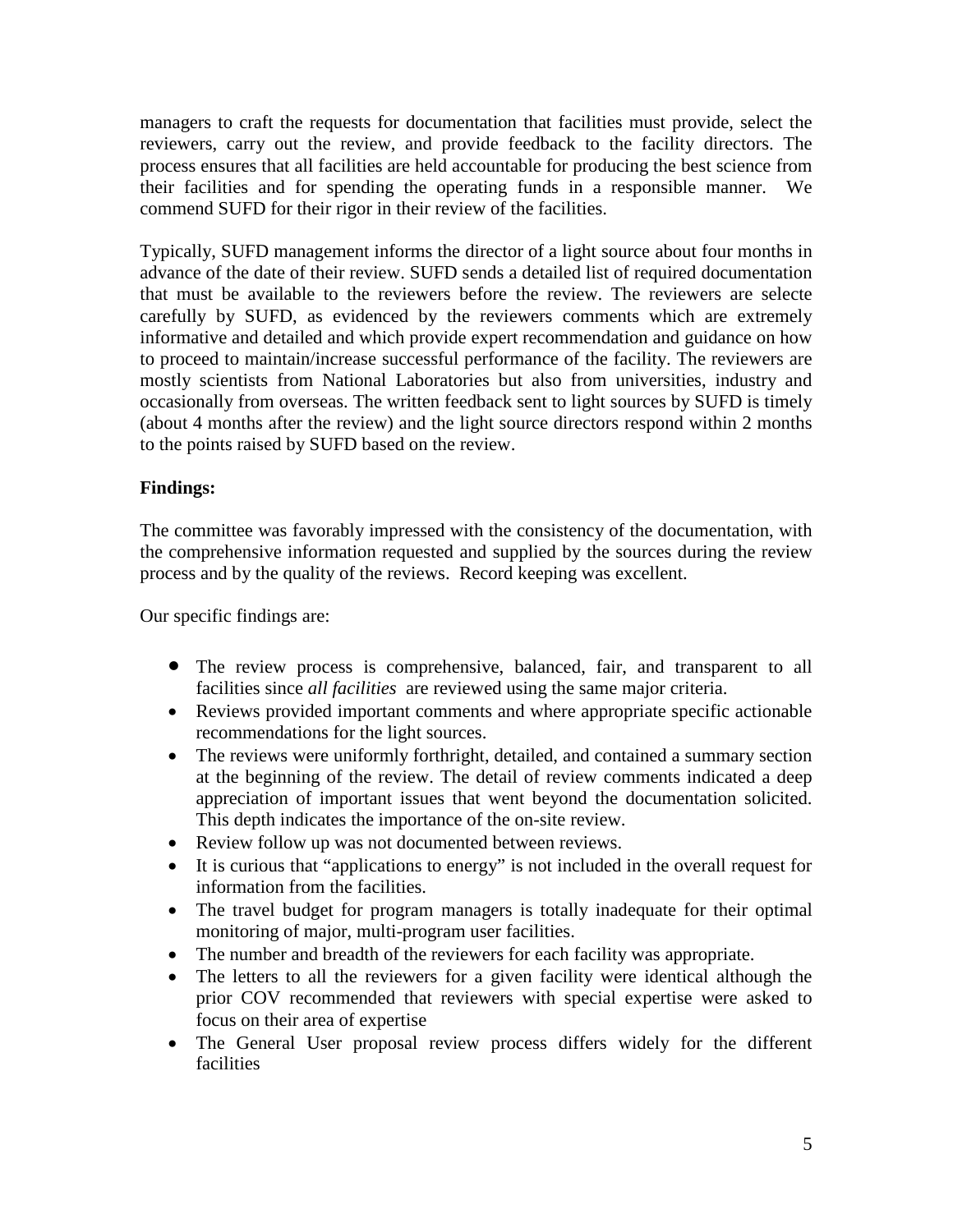- The recommendations from the prior facility reviews were not sent to the facility reviewers
- There does not appear to be a common directive for the reviewers to assess the ES&H aspects of the facility, especially as it impacts the users.

#### **Recommendations**

- **Travel budget of the SUFD program manager should include sufficient funding for one trip/year by the program manager to each light source, for at least one trip to a major scientific conference and for one trip to an outstanding international light source.**
- **A formal follow-up of facility recommendations should be documented annually. Ideally this documentation would be a short response saying all issues had been previously addressed when appropriate.**
- **SUFD should continue its recently initiated practice of sending the facility director a copy of the invitation letter sent to the reviewers.**
- **The recommendation and facility response should be made available to the reviewers at the start of the review to allow the review committee to assess how the facility has responded to the prior recommendations.**
- *B. Within the boundaries defined by DOE missions and available funding, comment on how the award process has affected: (a) breadth and depth of portfolio elements, and (b) the national and international standing of the portfolio elements*

#### **Comments:**

There is no clear documentation of how the review information is used to increase or decrease funding for the light sources. Without this information it is difficult to judge the impact of the reviews on the breadth and depth of the portfolio elements. Nevertheless, it is clear that the national laboratories take the reviews very seriously and that in an era of constrained budgets the importance of reviews is increasing as decisions need to be made to either terminate or initiate facilities.

As stewards of light source facilities in the United States, DOE plans for upgrading facilities to keep world class or leadership class status need to include transition plans to mitigate the near-term impact on the community. Important examples include the APS upgrade and the NSLS to NSLSII transition. Currently these documents are inadequate and are loosely defined in DOE planning.

We find that the breadth and depth of the facilities portfolio is excellent. All facilities foster and encourage cutting edge science via their peer-review PSP panels. All light sources should develop plans that would ensure world class leadership in forefront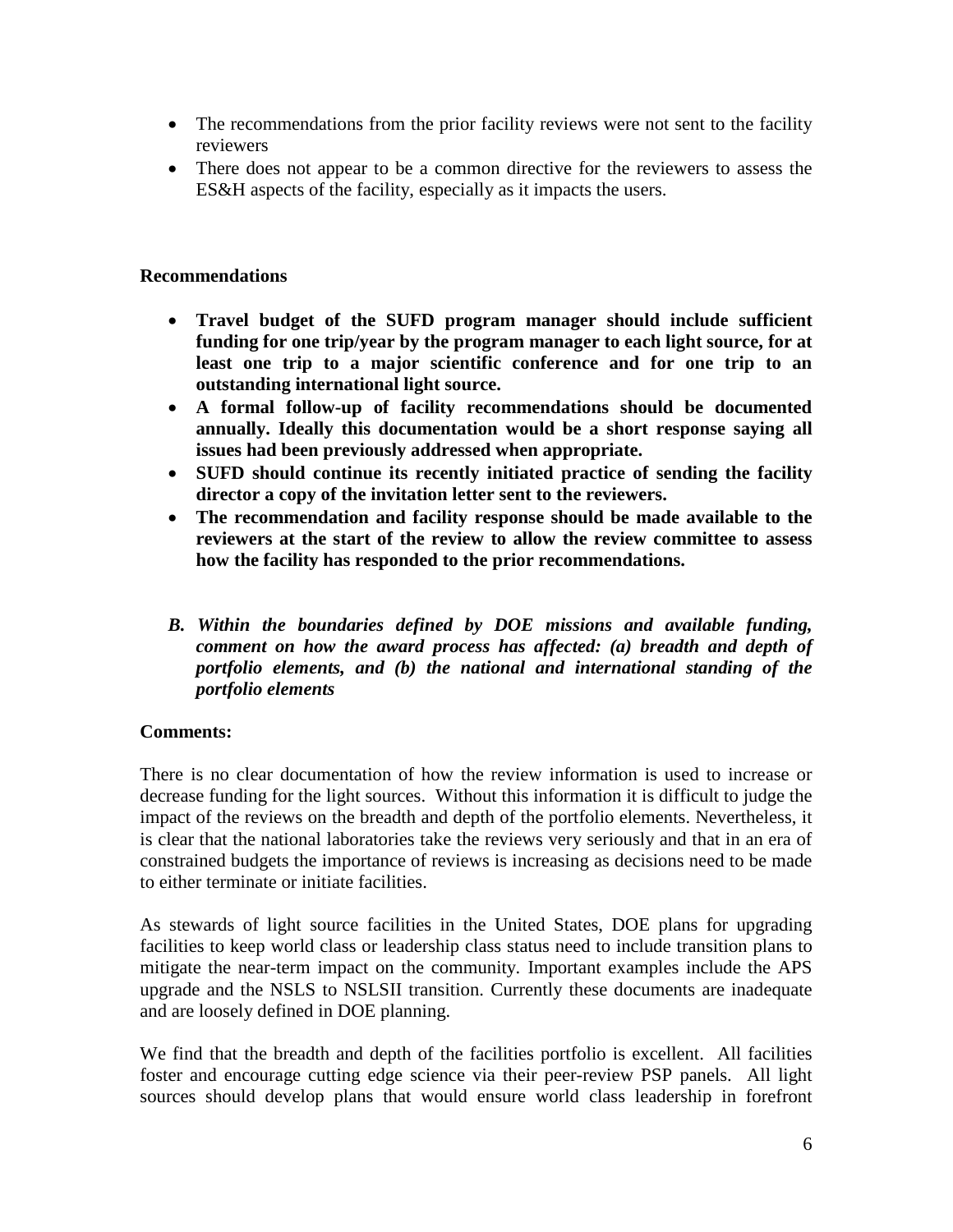science. We are particularly concerned about continued US leadership in UV/soft x-ray science.

# **Findings**

- There is a broad portfolio of light sources with a balance of capabilities and geographic accessibility.
- The development of new techniques and instrumentation is considered part of the research portfolios of each of the large facilities, but the level of commitment is not clear within the budgetary constraints of running a facility and with the prospect that truly transformational advances may require new kinds of facilities.
- The facility review does not specifically cover the end stations/experimental facilities.
- The facility is not specifically asked to provide metrics that could readily be used to assess the international standing of the facility
- The career paths, responsibilities, and opportunities for beamline scientists (and other staff) vary widely among the different facilities. There is a uniform desire for beamline scientists to obtain independent funding and operate independent research programs
- There is no evidence of succession planning for critical positions at the light sources. This could impact national and international standing
- There is little emphasis placed on the review of supporting instrumentation/labs at the light sources

# **Recommendations**

- **The quality of the end stations/experimental facilities should be assessed during the triennial review.**
- **A strategy should be developed to ensure a pipeline of skilled beamline scientists and engineers with the skills necessary to meet the demands of future US world-class light sources**
- **Each facility should establish well-defined and clear career paths for its staff. Attention should be focused on developing an improved method of providing and rewarding user support.**

## **Recommendations from 2010 COV**

The 2010 COV made some specific recommendations (*italics*, below). These are delineated here with our comments.

- *A more balanced representation of the user and instrument communities on the review panel is recommended.*
	- o The review panels were appropriately chosen.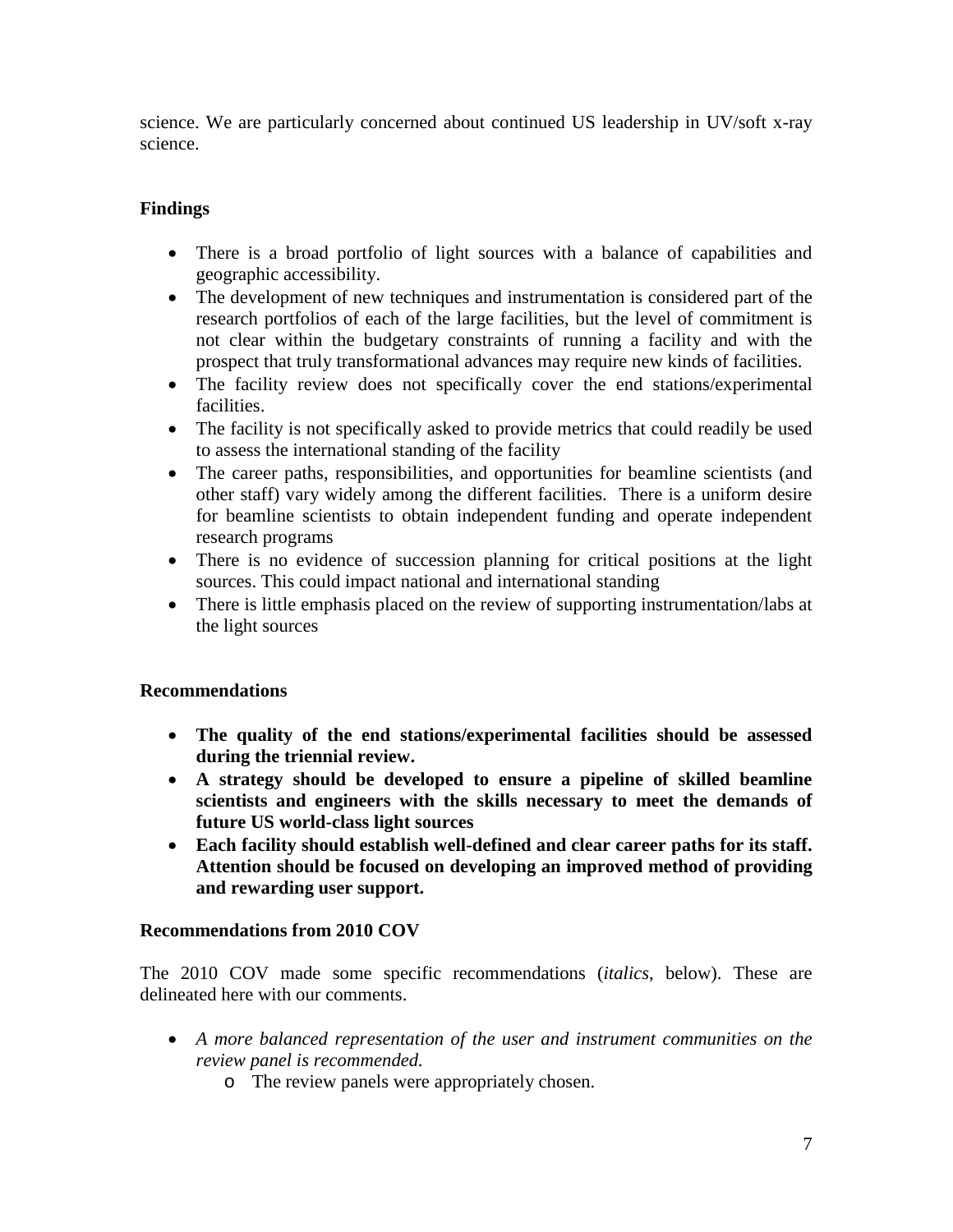- *The metric for "high impact" publications should be based on field-dependent impact factor of the journal rather than specific journal names. The metric should be uniform among all the facilities.*
	- o We commend SUFD on implementing this metric.
- *A documented official letter of response should be provided to "closeout" the review (within a fixed period of receipt by facility director of guidance letter from SUFD).*
	- o We commend the SUFD on implanting this recommendation.
- *The facility review should begin with a summary of how the facility addressed the recommendations from the prior review.*
	- o This was not in the requested information to the facility directors, and we again make the same recommendation.
- The previous COV discussed splitting the facility reviews into science and operations reviews because the larger facilities the scope of the review was too large. We do not concur with this suggestion. We noted that all reviewers were given the same charge. Possibly subdividing the responsibilities of the reviewers could better meet the need to have an integrated review but at a manageable level.
	- o This appears to occur *de facto*, but is not formalized.
- *Supplement the single metric of "user" with those of "research participant" as successfully used by the NIST Center for Neutron Research (co-proposers and coauthors of publications).*
	- o This was not implemented, and is again recommended.
- *Specifically request that the quality of the end stations/experimental facilities available to users be part of the review process. Now that in many light sources the beamlines are facility owned and operated this responsibility falls under the purview of the light source and should be included in the review.*
	- o We found no documentation for this recommendation, and again make the same recommendation.

# **2. Accelerator and Detector Research**

- *A. For the scientific user facilities including the accelerator and detector program, assess the efficacy and quality of the processes used to: (a) solicit, review, recommend and document proposal actions (b) monitor active projects, programs and facilities.*
- The solicitation of proposals is based on a broad announcement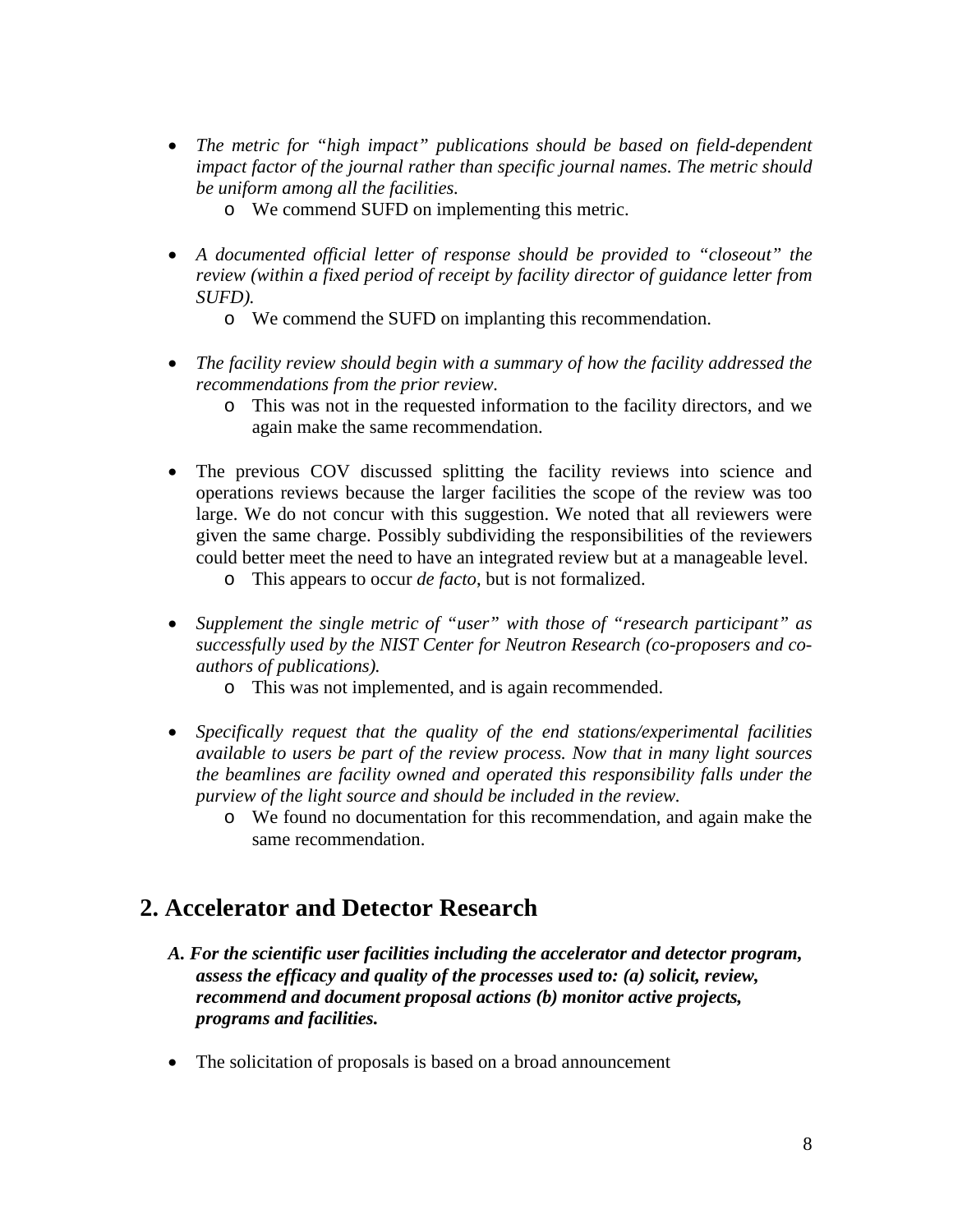- The process for reviewing and documenting proposals is appropriate for the present scale of the program
- The progress on proposals is documented annually by the PI and at the conclusion of each program with a final report
- Due to schedule constraints the final report is not available to the reviewers of renewal proposals.

## *B. Within the boundaries defined by DOE missions and available funding, comment on how the award process has affected: (a) breadth and depth of portfolio elements, and (b) the national and international standing of the portfolio elements.*

- The resources available are so limited that the breadth is necessarily small (focusing primarily on free electron lasers and their associated technologies).
- The depth of the portfolio is well chosen especially considering the limited resources available.
- The portfolio included support of several workshops and these workshops were useful to set technical directions and for future planning.
- The national standing is excellent of all components of the accelerator and detector research is excellent.
- Internationally, there is significant and sustained investment in detector and optics technology. As a result, the international standing of much of the detector and optics research is behind overseas competitors. At present the international standing of the accelerator research is competitive, but could deteriorate unless the disparity in investment is remedied.
- Without forefront source and instrumentation capabilities the scientific user facilities may lose competitive edge in a fiercely competitive international environment

# **Findings**

- Accelerator and detector research is supported through a combination of Facility operation funds, MIEs, SBIRs, and the Accelerator and Detector Research (ADR) program.
- The annual budget of the ADR is ~\$10M (approximately 1% of the total SUFD portfolio). This figure is too small to maintain scientific leadership in the affected areas.
- ADR is vehicle for SUFD to encourage collaboration, broaden the pool of researchers, and target technical goals that benefit the full BES constituency
- Within the constraints of resource environment the projects are generally excellent and well matched to the needs of SUFD
- At present the portfolio includes accelerator and detector research but not the important area of x-ray optics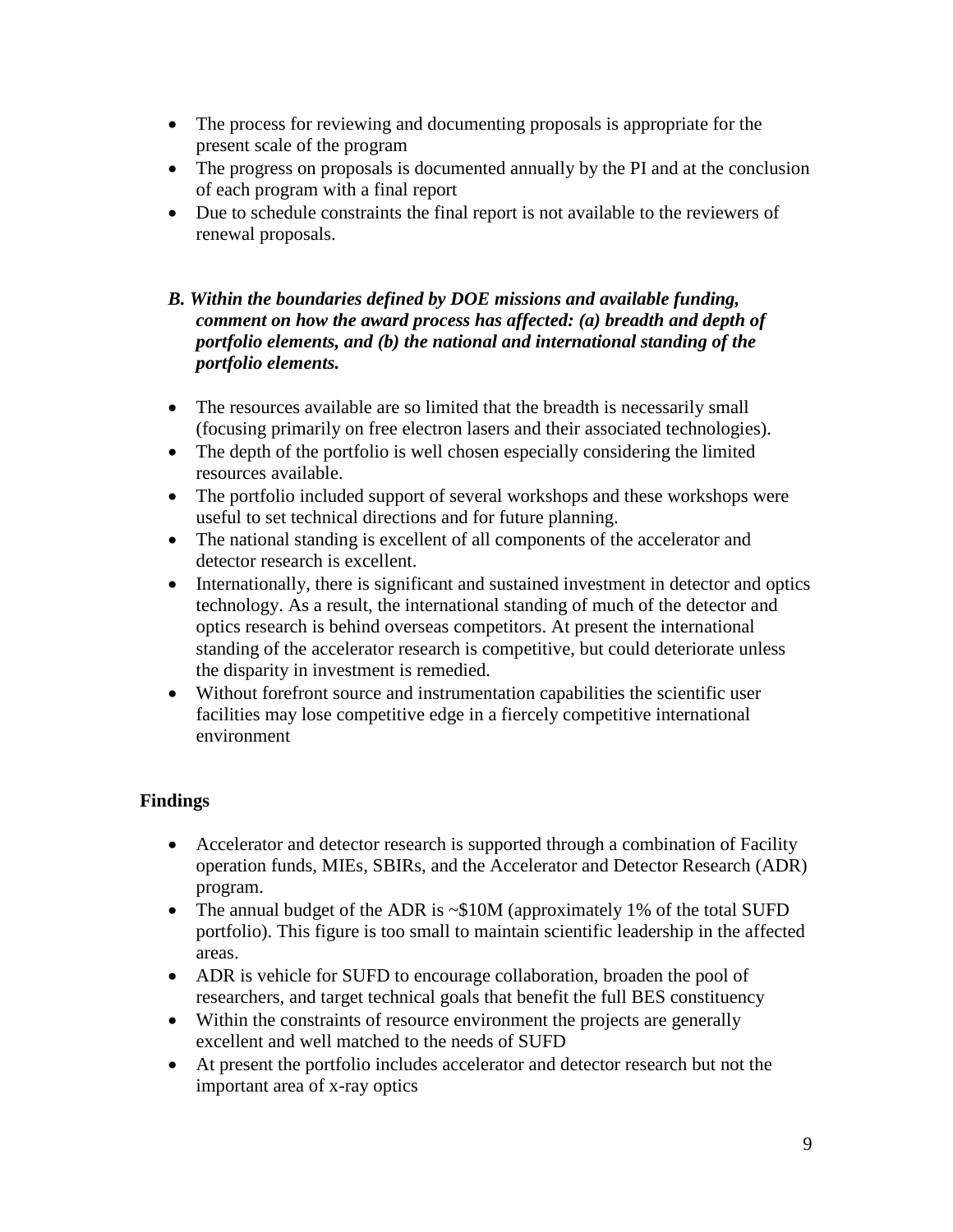• Restricted travel funds for DOE personnel limit their ability to assess international standing and to facilitate collaboration.

## **Recommendations**

- **We recommend that the ADR (ADOR!) portfolio be increased in size to \$20M to \$30M (2-3% of SUFD budget) per year.**
- **We encourage the consideration of concepts for a HUB or EFRC that would advance accelerator, detector, and optics technology in support of its scientific mission.**
- **We recommend that X-ray optics be added to the ADR portfolio (ADOR).**
- **As part of increasing the portfolio we recommend specific solicitations of opportunities for ADR research.**
- **As part of increasing the portfolio, we recommend formalizing the proposal solicitations. We realize this is likely to increase the ratio of peer-reviewed submissions to funded proposals. The continued use of white papers is encouraged.**
- **To continue the process of making program oversight more rigorous, we recommend that the program officer score completed projects with respect to how well project goals were met (such as 'goals met', 'goals partially met', etc.).**
- **We encourage the use of workshop reports to guide research initiatives and to shape investment priorities.**
- **We suggest development of topic specific metrics to assess / characterize the US capabilities in accelerators, optics, and detectors.**
- **Foster a pipeline of instrumentation, accelerator, and detector experts through an expanded early investigator program**

## **Recommendations from 2010 COV**

The 2010 COV made some specific recommendations (*italics*, below). These are delineated here with our comments.

- *The procedures for treating R&D proposals from universities and DOE labs should be made as similar as possible. A proposal template would facilitate achievement of this goal.* 
	- o We do not concur with this recommendation.
- *Continuing the process of making review, funding and reporting requirements more rigorous and even-handed between universities and labs is encouraged .*
	- o This issue was not observed in this COV.
- *The use of the SBIR resource has been pursued assiduously. It is recommended that when the "final" reports from the 2009 SBIR awards are available that a*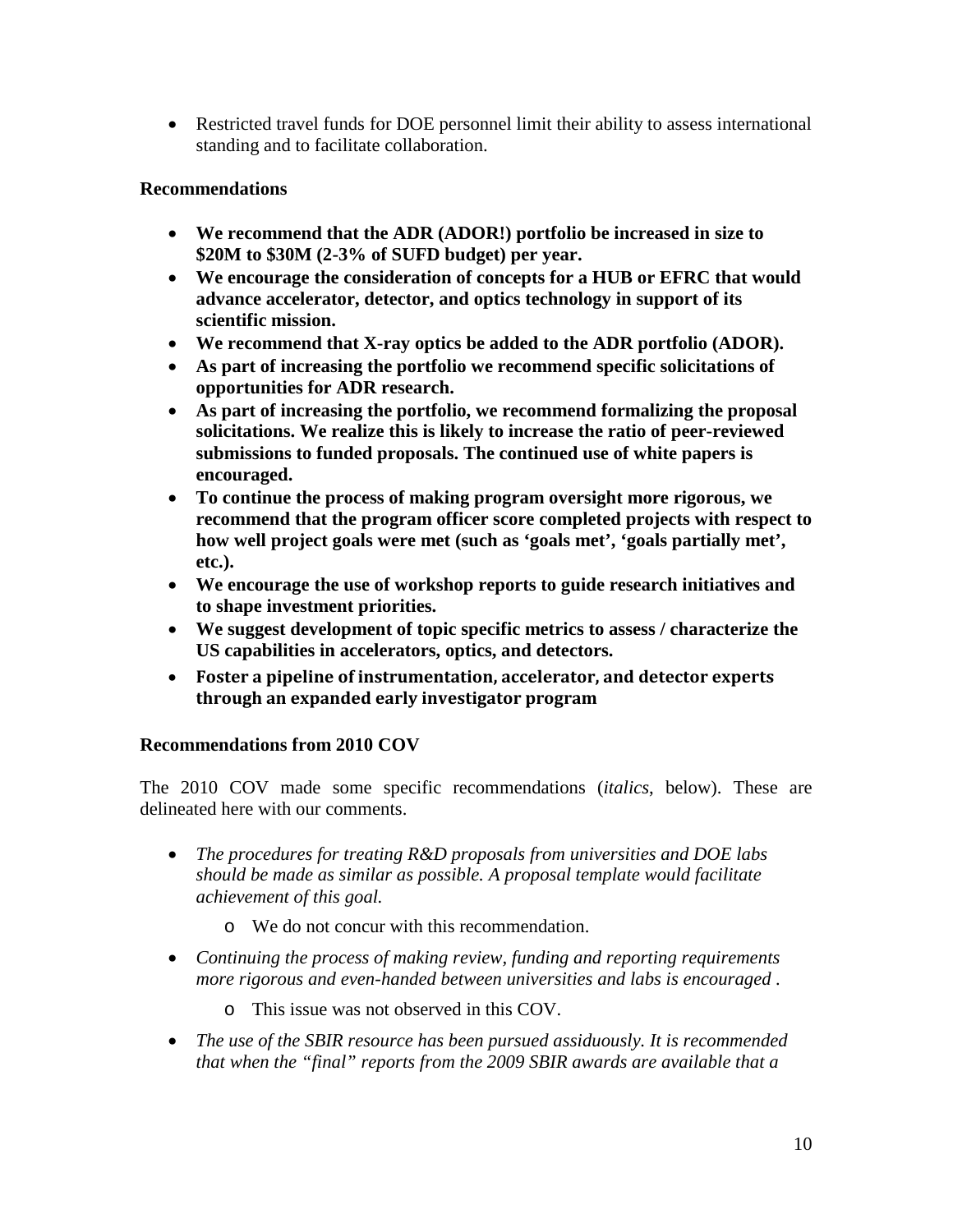*thorough review of the net result be made to determine the net value to the Program.* 

- o This recommendation was not followed.
- *As the portfolio strategy develops, the use of solicitations to enhance areas of particular focus for the Program should be carefully examined. Possible examples include a) the current need for alternatives to 3 He based neutron detectors, b) hard x-ray imaging detectors, or c) determination of the rfsuperheating field of MgB2. It is important that a significant portion of the supported work be the result of unsolicited proposals to avoid over-constraint of the Program.*
	- o We recommend that there are specific calls as the funding for the program increases.
- *Given that many of the accelerator and detector advances today are being made in Europe, the Program can derive great benefit by seeing the European accelerator and detector scene on the ground in the leading European laboratories. This experience will not only reveal what the competition is doing, but also provide contacts for reviewers of the frontier work that the DOE Program aspires to support.*
	- o We concur with this statement; unfortunately highly constrained travel funding impedes implementation.
- *While reviewer comments are summarized and transmitted to the PI's in the case of declined proposals this summary is not supplied for accepted proposals. Doing the same for accepted proposals could provide useful information and ideas to the PI's of accepted proposals.* 
	- o This recommendation is now being followed.
- *For renewal applications it would be most helpful to proposal reviewers if the last annual report of the original proposal is included in the review package so progress achieved can be evaluated* 
	- o We make the same recommendation but understand the logistical difficulties. The summary reports from prior years could be made available.
- *As the portfolio strategy develops the balance between detector and accelerator R&D support as well as the balance among short, medium and long term R&D must be dealt with. The interface between work supported as part of facility development connected with operations and the R&D supported by this Program will also need serious consideration.*
	- o Growth of the portfolio will need careful planning.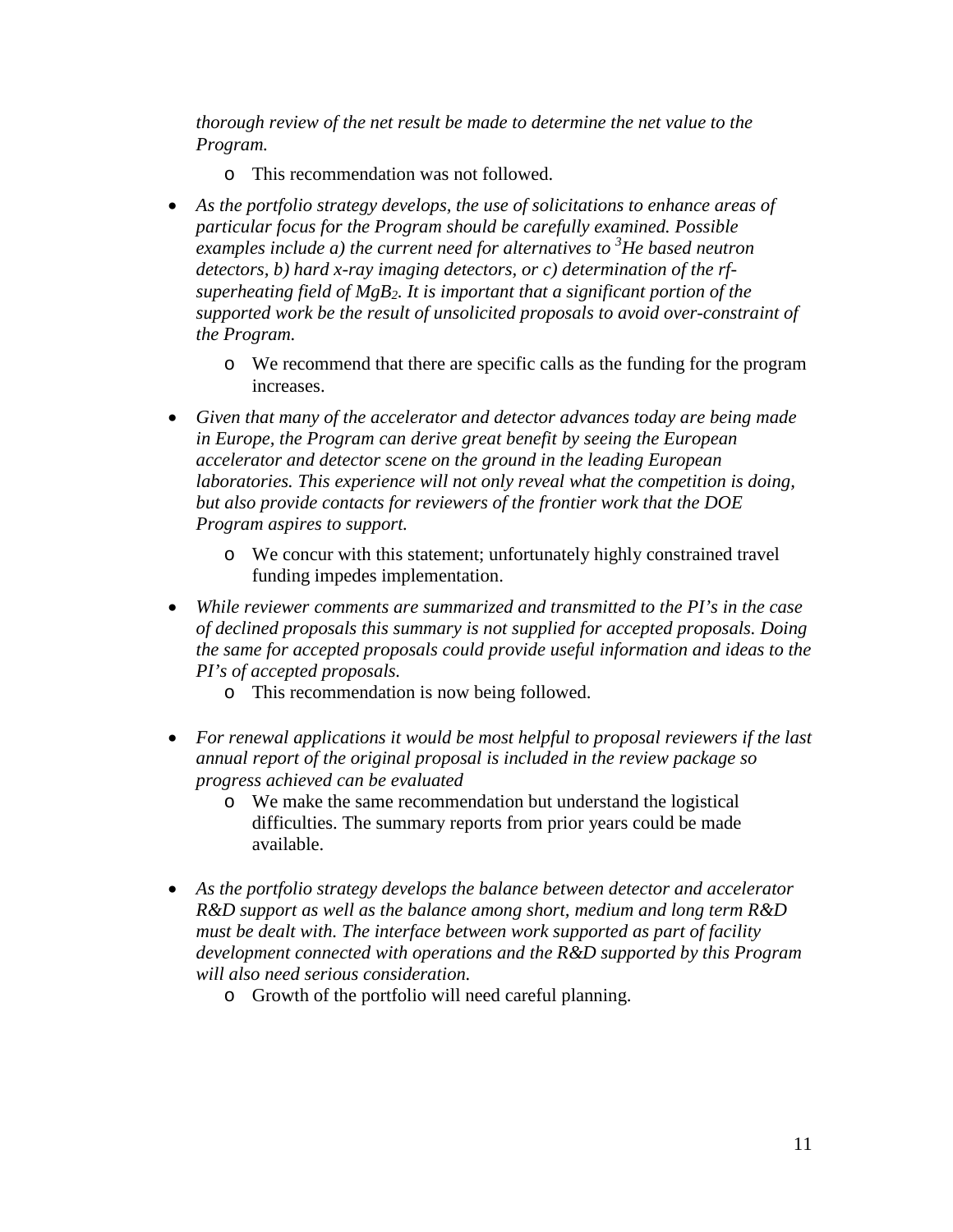# **3. Neutron Sources**

*A. For the scientific user facilities including the accelerator and detector program, assess the efficacy and quality of the processes used to: (a) solicit, review, recommend, and document proposal actions and (b) monitor active projects, programs and facilities.*

For the current period of this review  $(2010 - 2012)$ , there were no new neutron proposals. There were reviews carried out (in 2010 and again in 2012) of the NScD. Programs at ORNL (which included the SNS and HFIR facilities). We were disappointed that the only other BES Neutron Program, namely that at the Lujan Neutron Science Facility at LANL, could not be reviewed by BES in this period. Consequently, comments on Charge 1 are be restricted to the reviews of SNS and HFIR.

The quality of the facility review process is high. The selection of reviewers has been reasonably well balanced, including accelerator, reactor, detector, and scattering-science expertise, encompassing academic, industrial, government and foreign representatives. Communications with the facility were efficient, and the BES-requested information was provided by the facility and to the reviewers in a timely fashion. Reviewers provided substantive reports, which were effectively summarized by SUFD. The electronic documentation of the reviews is well organized and straightforward to navigate.

We are pleased to note that, following a recommendation of the previous COV, the list of review issues provided to the reviewers was also provided to the facility prior to the review. As a minor comment, in the future it would be helpful to document this communication in the review Index file within the electronic records.

**Finding:** We find that the quality and efficacy of the SUFD review process for its neutron facilities is excellent and has helped to improve the performance of the facilities.

The reviews were particularly valuable for the SNS facility for which back-to-back reviews and the frank conveyance by SUFD to the facility management of negative findings in the 2009 and 2010 reviews resulted in several changes in management and in improved operational and scientific strategies. These changes whave met with the approval of the reviewers in the 2012 (latest) review.

## *B. Within the boundaries defined by DOE missions and available funding, comment on how the award process has affected: (a) the breadth and depth of portfolio elements, and (b) the national and international standing of the portfolio elements.*

We commend BES on remarkably managing to increase its overall budget by over  $60\%$ over the last seven difficult years, and being able to steward its neutron facilities at ORNL very capably, enabling these facilities to maintain their world-class status.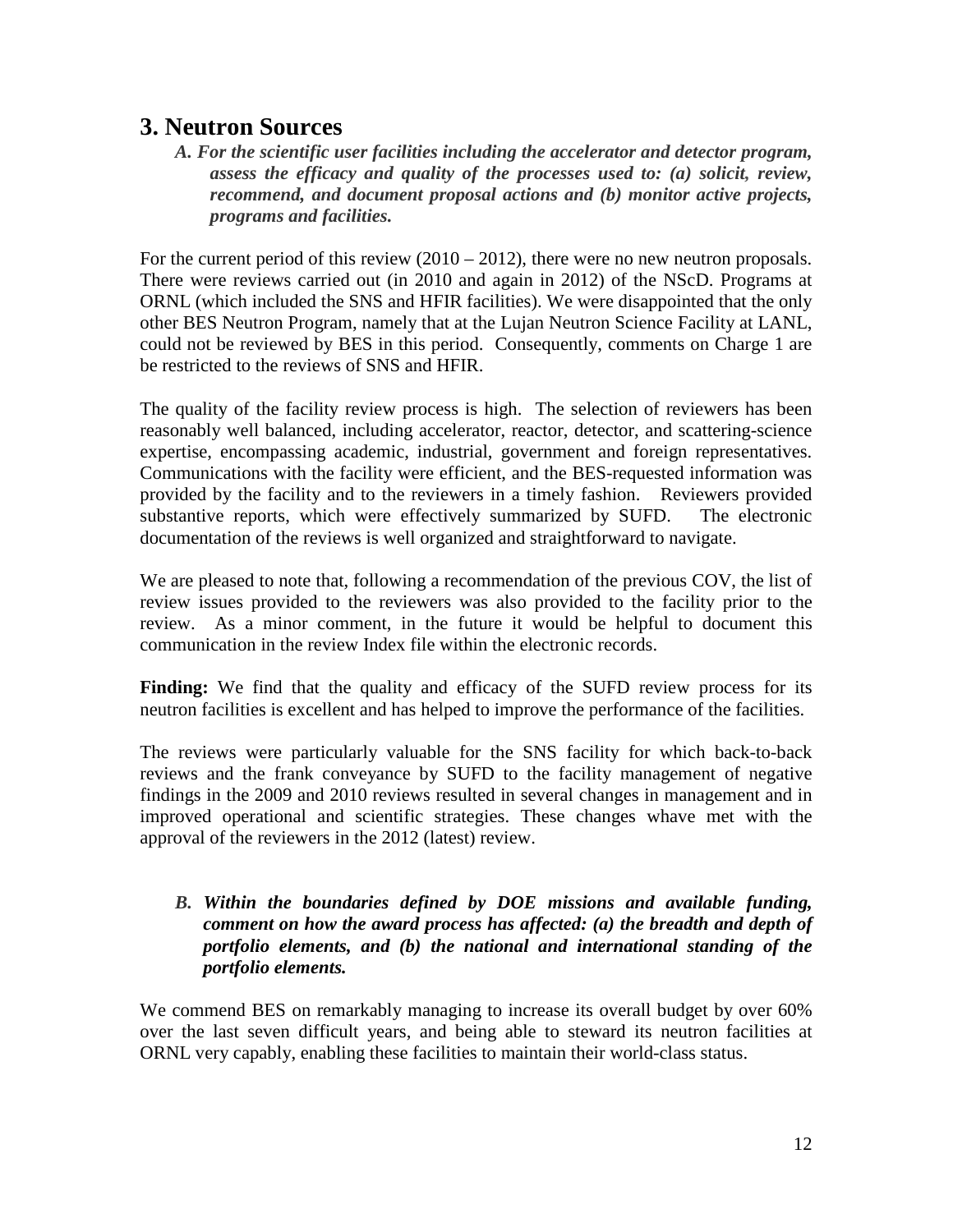We are, however, disappointed in the lack of an aggressive strategy for elevating the Lujan Center at LANL to world-class status, while understanding that absence is mainly due the Lujan center falling into a grey area of joint stewardship with the NNSA. The Lujan Facility is now operating reliably at the neutron output level of the ISIS facility in the U.K. It has a high-quality scientific staff, and could be a valuable second resource for the U.S. neutron scattering community, particularly in the western United States. However, it suffers from a lack of the staffing and infrastructure which could make it a world-class facility.

We also note that, in spite of its age, the HFIR facility still contributes a large share of the publications from the ORNL facilities in high-impact journals. In addition HFIR is important to the nation in other ways, such as isotope production and radiation damage studies. In our judgment, a vibrant user program at ORNL must involve both the SNS and HFIR. These facilities have complementary capabilities. Without question some science could be done equally effectively at either facility, but other experiments clearly benefit from the use of one type of source or the other.. To support as large a user base as possible, the COV recommends that every effort be made to ensure a vibrant user program at both facilities in a combined neutron science program. There is also clear justification for the development of a second target station at the SNS, but the technical details have not yet been developed.

#### **(1) Neutron Study**

#### **Finding:**

Since the last studies on the future of neutron science in the United States (Neutron Sources for America's Future, 1993; Report on the Status and Needs of Major Neutron Scattering Facilities and Instruments in the United States, 2002), the trends in the science enabled by neutrons have evolved significantly.

#### **Recommendation:**

**We recommend that BES join with other agencies, such as DOC, NSF, and NIH, in assessing the current status and future directions for neutron science in the U.S., which would include neutron measurement capacity and capabilities needed to enhance the international competitiveness of the U.S. scientific community.** 

#### **(2) User Metrics**

With regard to metrics for assessing the impact of the BES-operated facilities, such as the number of users, we noted that there are inherent weaknesses in relying on any single metric to assess facility impact, and obtaining a meaningful perspective on impact requires looking at a variety of indicators. When visiting the BES website or seeing a presentation on the BES user facilities, the one metric that is most frequently presented is number of users. Taken on its own, this number can be misleading as a measure of impact or facility use. It underestimates the impact of a facility by only counting badged users that perform the experiment but neglects the badged users' collaborators and those who exploit the mail-in program. The previous COV recommended using a supplementary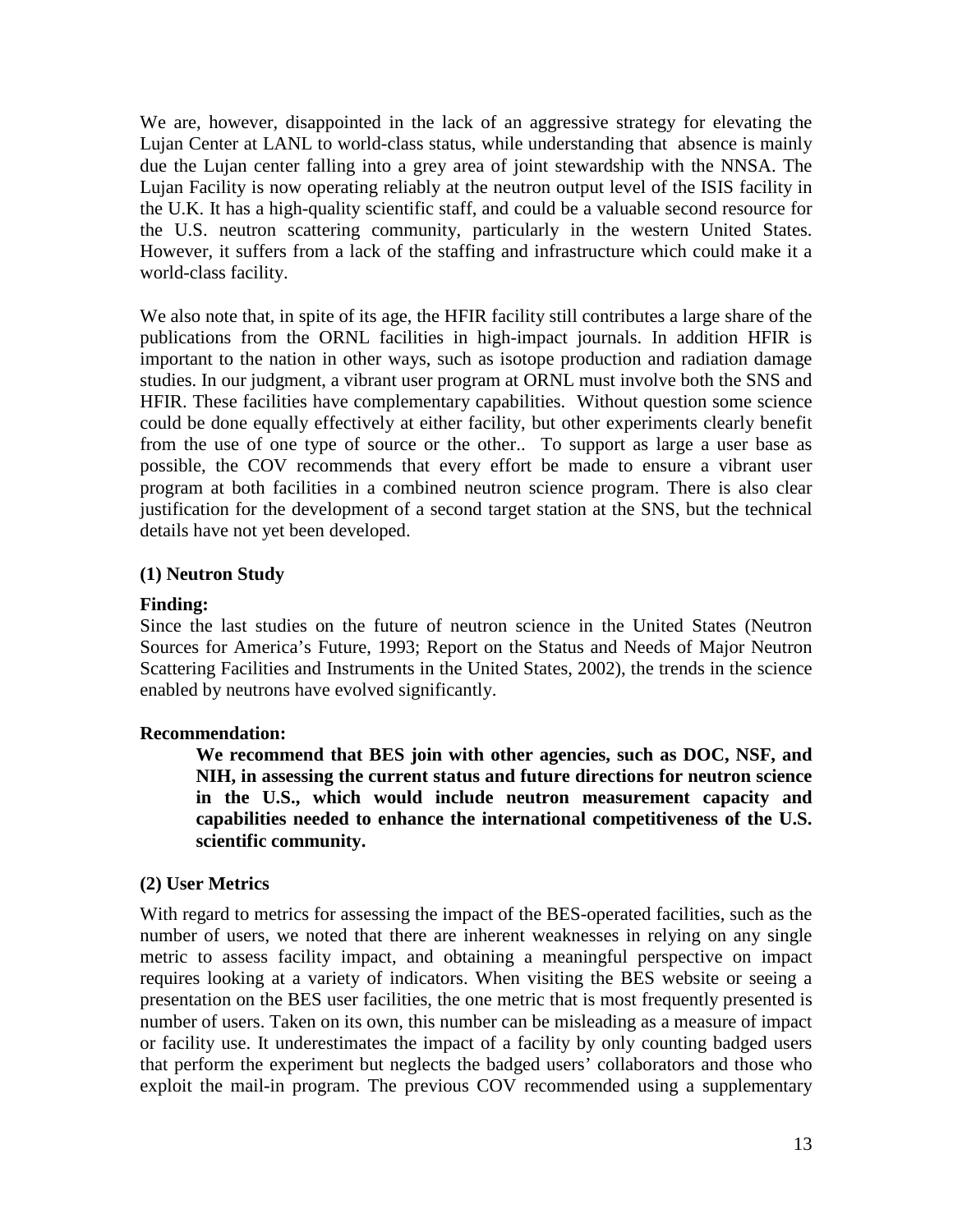metric, known as the *Research Participant* metric, which has been used by the NIST Center for Neutron Research and the NIST Center for Nanoscale Science and Technology for many years.

#### **Finding :**

The SUFD staff did not follow the recommendation of the previous COV regarding facility performance metrics.

#### **Recommendation:**

**The neutron facilities should track a new supplementary metric, intended to reflect facility impact that would include not only on-site facility users and mail-in users, but also collaborators on successful proposals and co-authors on resulting publications, counting any name no more than once per year.**

This metric need not replace any of the current metrics. In fact, it can be used for internal facility management purposes.

#### **(3) Sustainable User Operations for Neutron Instrumentation at BES Neutron Facilities**

With regard to instrumentation at the Neutron Facilities, the subgroup discussed longterm staffing needs and methods for increasing the number and scope of the instruments at the facilities.

## **Finding :**

It is not reasonable to frontload the facilities with instrumentation or beamlines that are understaffed and not able to support a vibrant user community.

#### **Recommendation:**

**When an MIE for an instrument or beamline is being considered, a the facility should have well-designed plan to ensure its robust, long-term operation for users**

#### **(4) Cooperative Stewardship for Neutron Instruments**

Most instruments at the BES neutron scattering facilities are operated under the model in which DOE-BES is the single steward, solely responsible for all aspects of the facility including supporting construction, management, operations, maintenance, upgrades of the source and instrumentation, and providing support for a user program. A key component of a vibrant user facility is a robust, in-house research program, typically carried out by staff scientists. A high-quality, in-house research program is of enormous benefit to the user facility because it helps to attract good science and new users to the facility.

An alternative approach that has proven effective is the establishment of instrument partnerships with agencies and organizations whose core competencies are different from and complementary to those of the steward agency. In this steward-partner model, the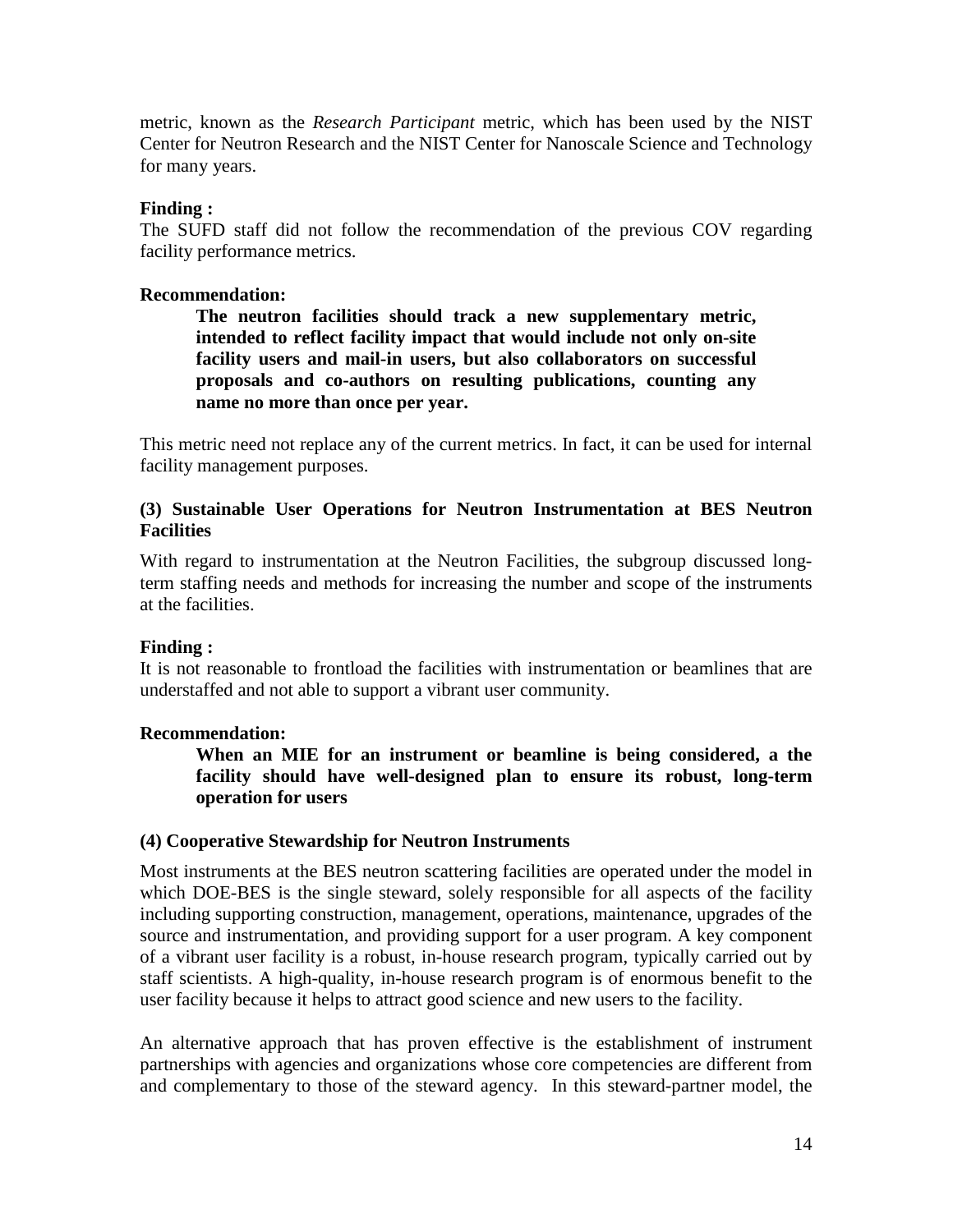partner works closely with the steward agency on the planning, development, construction, operations, and maintenance of a scattering instrument or suite of instruments.<sup>[1](#page-14-0)</sup> Such partnerships can attract new users who produce new, high-quality science, and thus amplify and broaden the impact beyond that of a single-agency stewarded facility. There is at least one instance in which discussions are taking place by facilities' management for establishing such a partnership. These should be encouraged by SUFD.

#### **Finding:**

There are few instruments operated in ORNL's Neutron Sciences Directorate that operate in the steward-partner model.

#### **Recommendation:**

**BES and SUFD should strongly encourage the neutron scattering facilities to explore the formation of partnerships on instruments with potential partners from other agencies and organizations in the cooperative stewardship model to fully exploit the neutron scattering capabilities for the benefit of the broadest possible scientific community.**

#### **(5) Ancillary Equipment and Software Development**

The files of reviews of the SNS document deficiencies in the available sample environments and data analysis software. Clearly delineated improvements were recommended as high priority items to establish a vibrant user community. Subsequent reviews of the SNS demonstrate that the SNS has been responding to these issues with a change in leadership and documented strides in special sample environments and analysis software. It is also clear that this task is not yet complete and that close oversight and monitoring of the progress in these areas by SUFD is essential. These important components of a "user-friendly" facility will attract a large number of users and will enhance the scientific productivity of the SNS.

#### **Finding :**

Full utilization of the capabilities of the current facilities and performance of forefront research require the availability of specialized sample environments for experiments and software to collect and analyze data in an effective and efficient manner. Currently such user resources are decided on and funded by the facilities out of their operating funds.

#### **Recommendation:**

**Funding avenues similar to the MIE (but on a size scale <\$5M) should be available to all scientists (including users) to expedite the development of "ancillary" equipment or software packages to enable effective use of the facilities.**

<span id="page-14-0"></span> <sup>1</sup> *Cooperative Stewardship: Managing the Nation's Multidisciplinary User Facilities for Research with Synchrotron Radiation, Neutrons, and High Magnetic Fields*, Committee on Developing a Federal Materials Facilities Strategy, National Research Council (1999).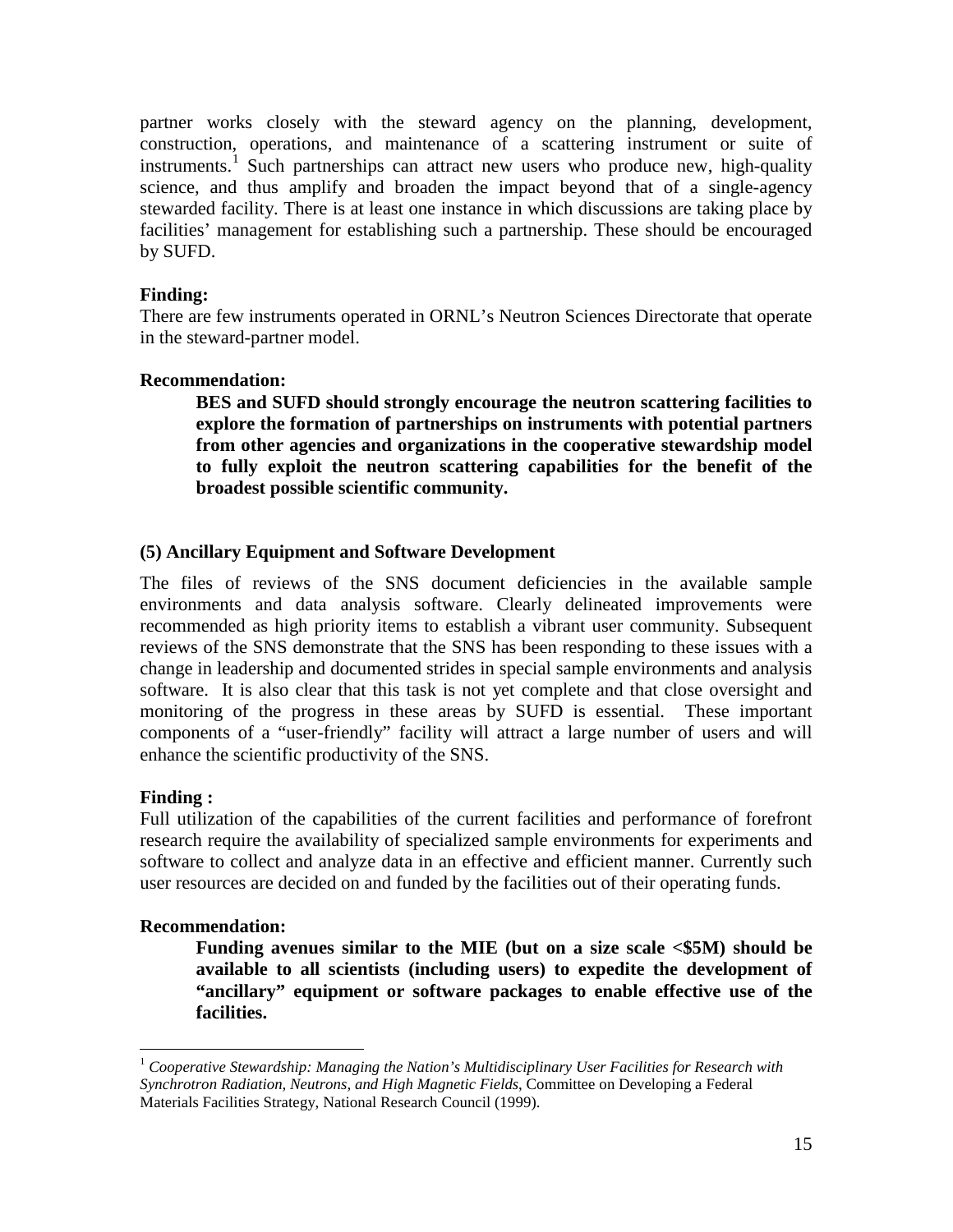#### **(6) Travel Budgeting for BES Program Managers**

SUFD program managers are expected to oversee a portfolio of neutron user facilities that are intended to serve a broad range of potential users. They are tasked with maintaining or enhancing the breadth and standing of these capabilities at both national and international levels. Each facility is typically reviewed once every three years, with the review taking place at the facility over approximately 2.5 days. Under present budgetary constraints on travel funds, the triennial review is the only time that program managers can visit each facility. Furthermore, there is no opportunity for program managers to travel to a national or international meeting on neutron scattering science and instrumentation.

#### **Finding :**

The committee finds that current travel constraints on SUFD management staff are inconsistent with sound management principles. This practice hinders managers from accurately monitoring the performance of the facility and staff.

#### **Recommendation:**

**Increase the SUFD Program Managers' travel budget to be commensurate with the mission of the BES SUFD.**

# **4. Nanoscale Science Research Centers (NSCR) and Electron Beam Microcharacterization Centers (EBMC)**

## **4.1 Nanoscale Science Research Centers**

## **General Comments:**

NSRCs are remarkable national resources for nanotechnology research and are productively serving as user facilities. They are diverse, broad in scope and have attracted and retained highly talented staff with impressive research projects and publications. Most are now reaching a new phase in their life, that of steady state operation, which brings new challenges as they grow their user programs up to and beyond capacity. In addition, a planned merger of the NSRCs and EBMCs will bring new challenges to managing these programs. Our comments in this and the next section (Electron Beam Characterization Centers) examine the program management for the period 2010 -2012, but also are informed by this anticipated merger.

#### **Specific Responses:**

*A. For the scientific user facilities including the accelerator and detector program, assess the efficacy and quality of the processes used to: (a) solicit, review, recommend, and document proposal actions and (b) monitor active projects, programs and facilities.*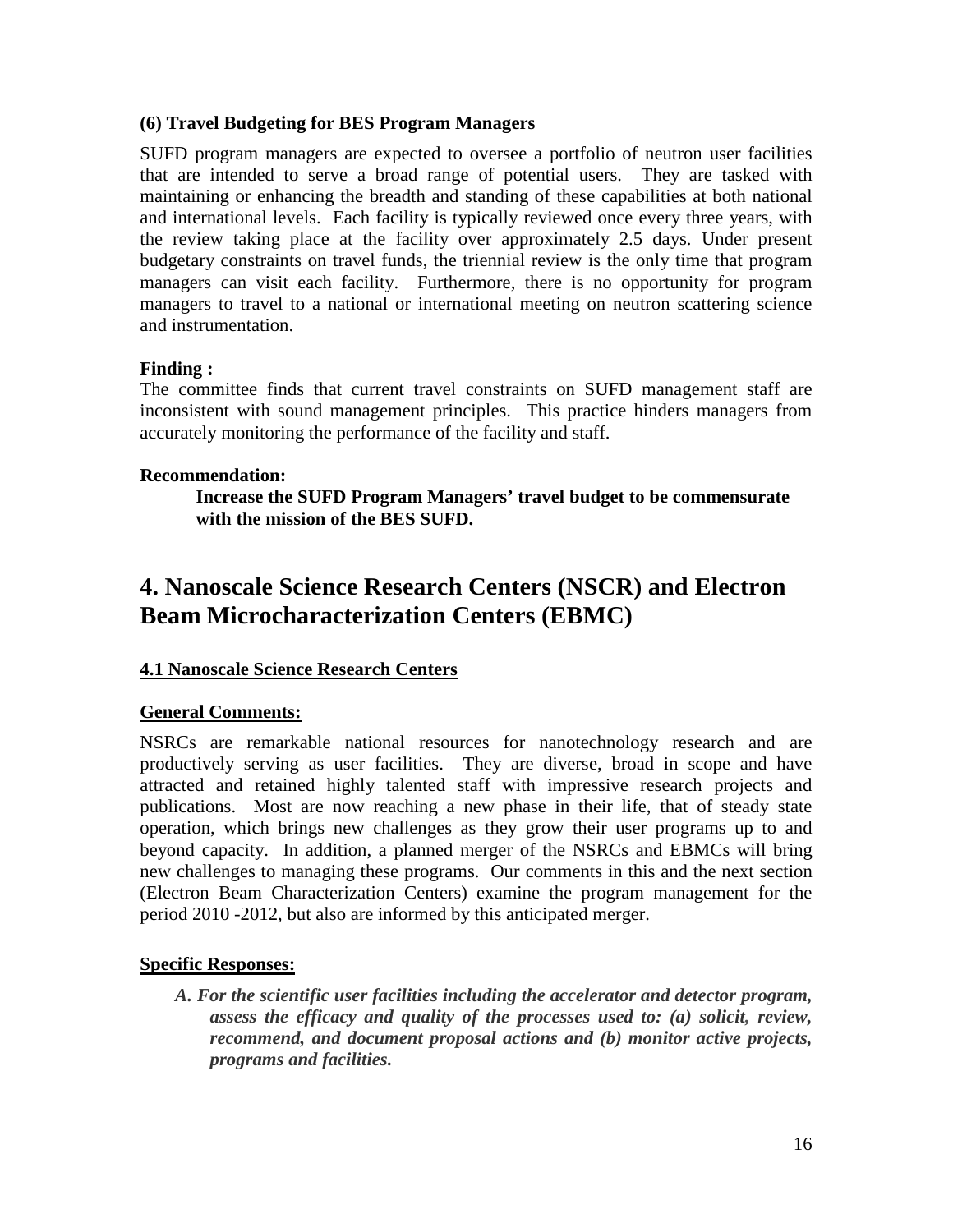#### **Comments:**

The subpanel primarily reviewed the DOE triennial review process of the five Nanoscale Science Research Centers covering the period 2010, 2011, and 2012.

Our assessment of SUFD efficacy and quality to review the EBMCs are rated as excellent. We are impressed by the level of thought and work devoted by the SUFD management to craft the required documentation that facilities must provide, select the reviewers, carry out the review, and provide feedback to the facility directors. The process ensures that all facilities are held accountable for producing the best science from their facilities and for spending the operating funds in a responsible manner. We commend SUFD for their rigor in their review of the facilities.

Typically, SUFD management informs the director of the in advance of the date of their review and sends them a detailed list of required documentation that needs to be available to the reviewers before the review allow for additional material to be provided. The reviewers are picked carefully by SUFD, as evidenced by the reviewers' comments that are extremely informative and detailed as well as provide expert recommendation and guidance on how to proceed to maintain/increase successful performance. The reviewers are primarily from universities with some national lab participants and the occasional industrial researcher included. There is written feedback sent to SUFD that is then provided to directors by SUFD in a timely manner and the directors respond within 30 days to the points raised by SUFD based on the review.

#### **Findings:**

- Overall, the Triennial review process is well documented. The reviews are very thorough and provide detailed technical comments encompassing the different topical areas being pursued within the Nanoscience Centers. From the reviews it is evident that the appropriate technical expertise was available within the different review panels and mail-in reviewers, and that the program managers did a great job at selecting a diverse pool of knowledgeable external reviewers. The committee carefully examined the review documents to evaluate the manner in which the reviewer observations were summarized and presented to the SUFD management and then how these were focused further in the letter to the center director to request action plans. We found the process to be fair, with SUFD officials faithfully summarizing the results of the review and developing an action plan and areas of future focus.
- Most of the current assessment process relies on a three year review cycle, which in some cases might be an excessively long period of time before a corrective action can be taken to address a given deficiency. Follow up on agreed to actions is therefore an important role of the SUFD program manager. The documentation provided to the COV is not sufficient to completely assess the efficacy and quality of the follow up processes used to monitor NSRCs, as it primarily focuses on the triennial reviews.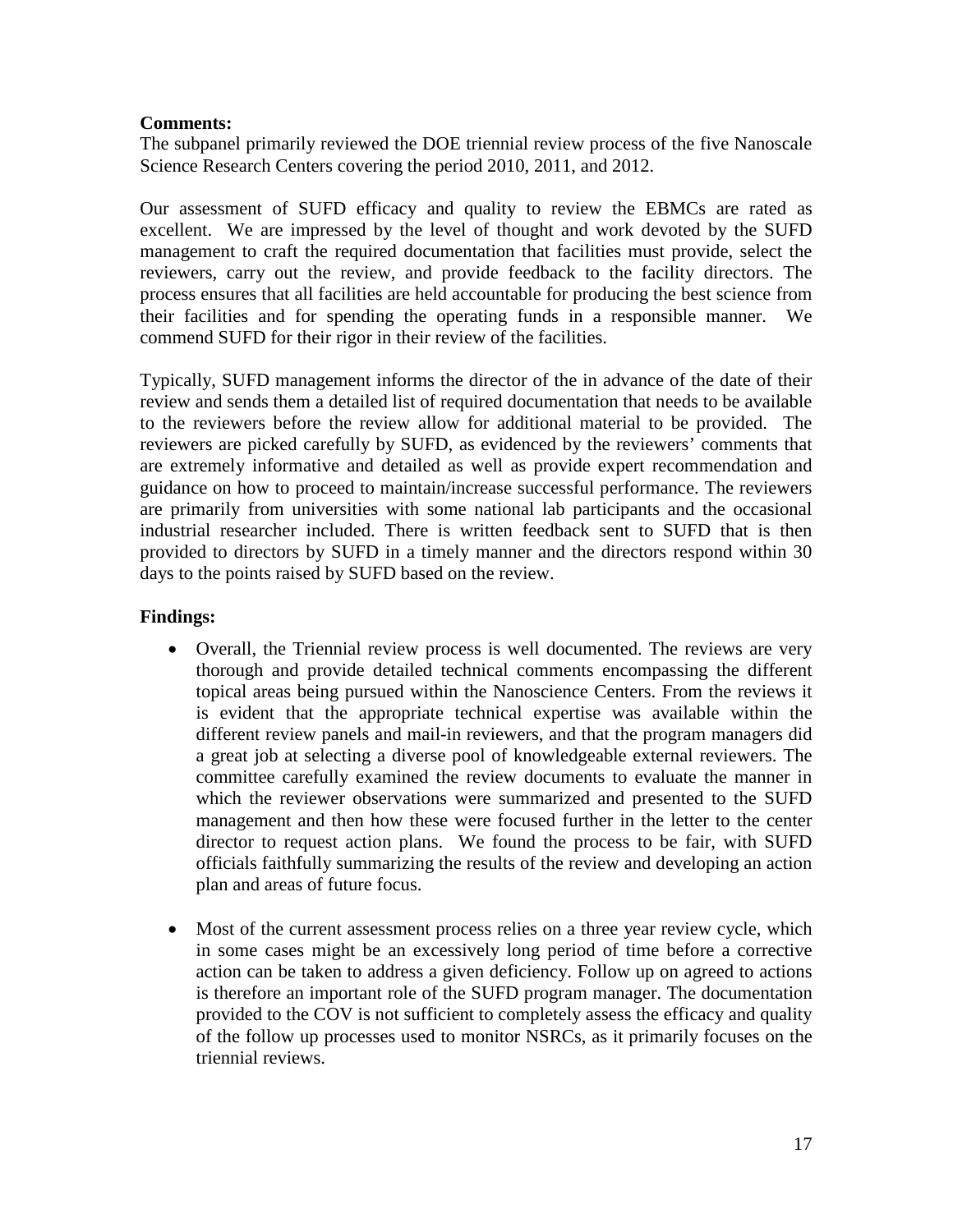- To the point above, both the proposal and post award workflow process is not yet fully optimized. An electronic submission and tracking system would shed SUFD staff of a significant administrative burden related to these functions and provide the COV access to the documents needed to assess the follow up process.
- The unique operating model of the NSRCs differentiates them in many ways from the other facilities stewarded by the SUFD. Yet many of the assessment methods were "borrowed" from light source user program methodologies and have not evolved since the centers were first commissioned.
- Career guidance for staff at the NSRCs has been an important topic discussed at many center reviews. We observed the detailed correspondence between a program manager and a Director of a NSRC, that described a serious effort to work out the communication and career track issues. This and similar activities at other centers is real progress and is to be highly commended.
- There have been a series of program manager changes at SUFD for NSRCs during the review period. This has been disruptive in the monitoring and planning process of the NSRCs .
- While the number of industrial users has increased, the NSRCs have not attracted a significant number of industry users. The proposal evaluation process typically has no category for assessing potential technological or economic impact. Language in the NSRC user agreements typically presents legal barriers to industrial users.
- On occasion there appears to be mismatch between the demand for and productivity of a particular tool or facility within an NSRC and the resources devoted to supporting that tool or facility. In some of the review documents, users expressed concerns about the lack of accessibility to certain major equipment due to the allocation of instrument time among local users versus external users. This concern extended to the selection of "unbiased" reviewers for instrument-time allocation at the centers.

#### **Recommendations:**

• **In addition to the ongoing monthly phone-conferences, the COV panel felt that more face-to-face to time was needed between DOE officials and the administration, scientific staff, and user community of the Nanoscience Centers and E-beam facilities, including more regular (yearly) on-site visits**.

Such visits would allow DOE officials to obtain direct input on the day-to-day operation of these facilities by interacting not only with the top administrators, but also with the employees conducting the science. Such effort is expected to contribute to fostering an environment leading to excellence in science, the main mission of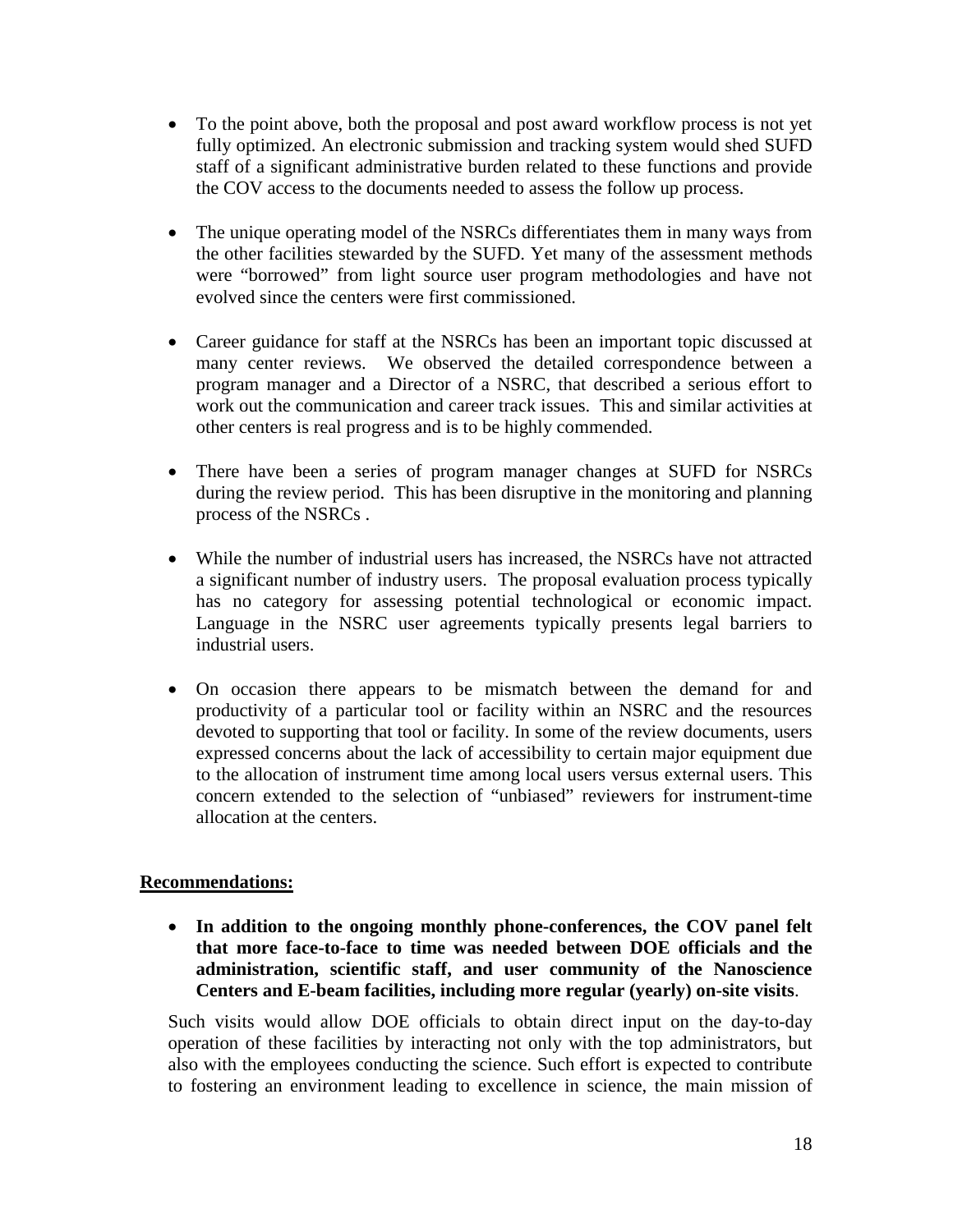DOE. Travel funds (one visit to each NSRC facility per year) should be allocated for this purpose, since it is considered key for the efficient use of existing DOE resources through the further optimization of existing research centers.

- **There needs to be some guidance provided to centers to plan for expansion of facilities (more on this below) or extended operating hours. Alternatively, the scientific community should willing to accept higher user project rejection rates which will limit the productivity.**
- **NSRCs are sufficiently differentiated from light sources and related facilities to warrant tailored assessment tools that evaluate the appropriateness of the goals set for these centers and their ongoing performance. The user satisfaction survey used by the NSRCs is more suited to light sources and should be redesigned to better capture feedback relevant to the mission, goals and mode of operation of the NSRCs.**
- **It would be very helpful if the program managers gave a briefing to the COV group explaining the priorities, goals and expectations for the NSRCs, together with the management philosophy, metrics and processes used**  *beyond* **the triennial review process.**
- **It is essential to recruit and retain an outstanding program manager for the NSRCs to ensure that they can successfully manage the transition from startup to steady-state operation. In addition, the current program manager brings a lot of valuable experience from the light sources that could usefully be employed to refine the management and oversight processes in place for the NSRCs.**
- **We recommend the issue of career guidance be given continued attention at both reviews and during the more frequent communications between DOE program management and Center management until it has been satisfactorily handled for all the centers. This COV panel noticed the lack of a uniform set of metrics for the evaluation of the performance of the personnel involved in research at the Nanoscience and the development of a successful career path. The latter includes recognizing the distinct nature of the institution and their role at serving DOE's scientific mission .**
- **A list of high-impact publications for the evaluation of scientific excellence at these institutions should be generated. Other metrics could include monitoring the number of citations to all publications generated at these centers and the number of patent applications.**
- **DOE should strive to establish some mechanism (e.g., web-based) which would allow it to directly collect input from users at the Nanoscience Centers facilities on the operation (i.e. reliability, hours of open access, etc), quality of the user support, and access to major equipment. Some end-of-experiment**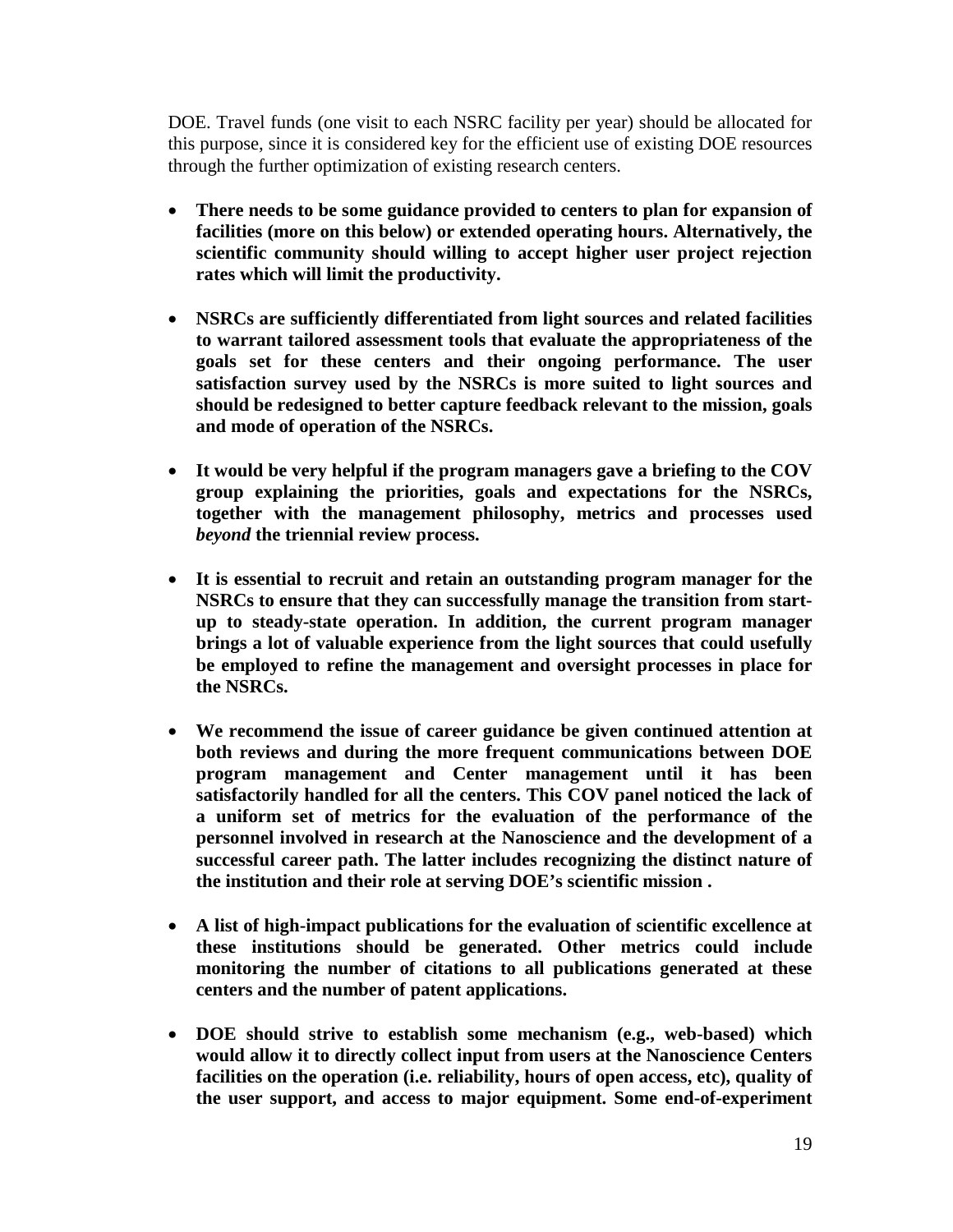**surveys are currently available at the different laboratories, but as noted above require updating to reflect the distinct scope and specific characteristics of the Nanoscience Centers. Confidentiality should be preserved in order to ensure honest constructive criticism from the users.**

- **SUFD management is encouraged to continue working towards the implementation of a more efficient system by taking advantage of web-based interfaces. Such implementation such as PAMS (already underway) should decrease the administrative overhead and would facilitate follow-up of outstanding recommendations or proposed actions and could help streamline communications between DOE officials and managers at the different Nanoscience Centers and E-beam facilities. In addition, such a system should enable easier access to relevant documentation to external reviewers.**
- **If an increase in the fraction of industrial users is desired, this fact should be clearly communicated to the NSRCs. In addition the proposal evaluation should include criteria that value factors other than scientific impact. We would encourage sites to streamline access methods and to investigate ways to reflect "breakthrough commercialization" as a criteria alternative to breakthrough science in the proposal process and to include industrial reviewers in the process while protecting company proprietary information.**
- **A review of user agreements should be undertaken with a view to removing barriers to industry users.**
- **A regular review of the NSRC budget allocations may provide an opportunity to identify instances where a reallocation of resources might improve the overall effectiveness of the NSRC including but not limited to high demand instruments.**
- *B. Within the boundaries defined by DOE missions and available funding, comment on how the award process has affected: (a) the breadth and depth of portfolio elements, and (b) the national and international standing of the portfolio elements.*

#### **Findings:**

• According to the reviews of external experts and our own assessment based on the summaries provided for the 3-year review of the centers, the quality of the scientific products resulting from ongoing research efforts is excellent, and there is a general consensus on the appropriateness of the distinct thrusts areas covered in each of the centers. Nevertheless, in some cases there were external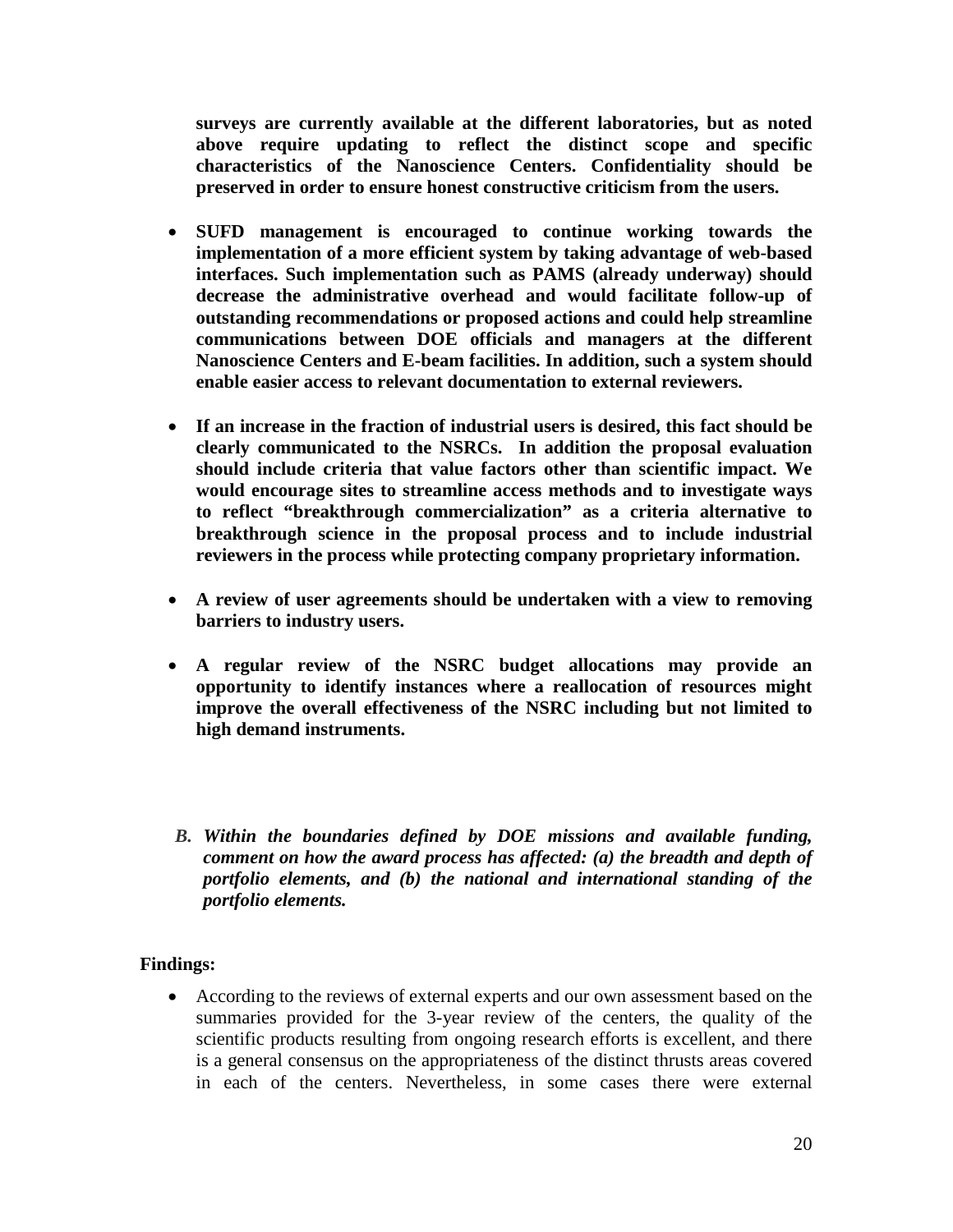recommendations of narrowing down or consolidating the number of thrust areas supported within each center. In other cases the need for having a better-defined scope for a given thrust area was highlighted. Overall, however, the current portfolio aligns with DOE's scientific mission.

- Some DOE program managers provided very detailed summaries of the actions that required attention in response to constructive criticisms from external reviewers during the 3-year review, while others conveyed seemingly vague guidance. For example, a summary was sent by SUFD to a center asking them to address and respond to the reviewer's comments, with a note to exclude the comments which were not aligned with DOE's scope and mission. Such statement implies that the center directors should be able to judge which reviewer's comments have to be addressed, and which ones can be disregarded.
- Both type of user facilities have done a remarkable job at utilizing existing funding for the development of internationally visible research programs via the independent contribution of their in-house researchers, but even more importantly, through their support of the research activities of external users. The quantity of both components of this effort directly affects the research output.
- NSRCs are entering a post-ramp up phase in which they are fully staffed and facing issues of high demand for facilities and instruments, space limitation issues, and are in some cases experiencing over subscribed staff.
- The NSRCs have rapidly established internationally competitive research programs, but competition from overseas is relentless.

## **Recommendations:**

- **External reviewers provided insightful recommendations during the on-site three-year review. DOE's officials are strongly encouraged to convey to Nanoscience Center and E-beam facility directors the importance of the prompt implementation of such constructive comments to optimize operations and to maximize scientific output. Doing so may require additional funding for a given institution, or a redistribution of available resources to implement.**
- **DOE should initiate a forward-looking planning process to identify quasimajor investments in EBCs (and NSRCs) facilities and instrumentation. This would provide a long-term vision analogous to way the large facilities are planned.**
- **Unambiguous letters should be provided by DOE to center directors regarding the need of addressing specific comments by the external reviewers.**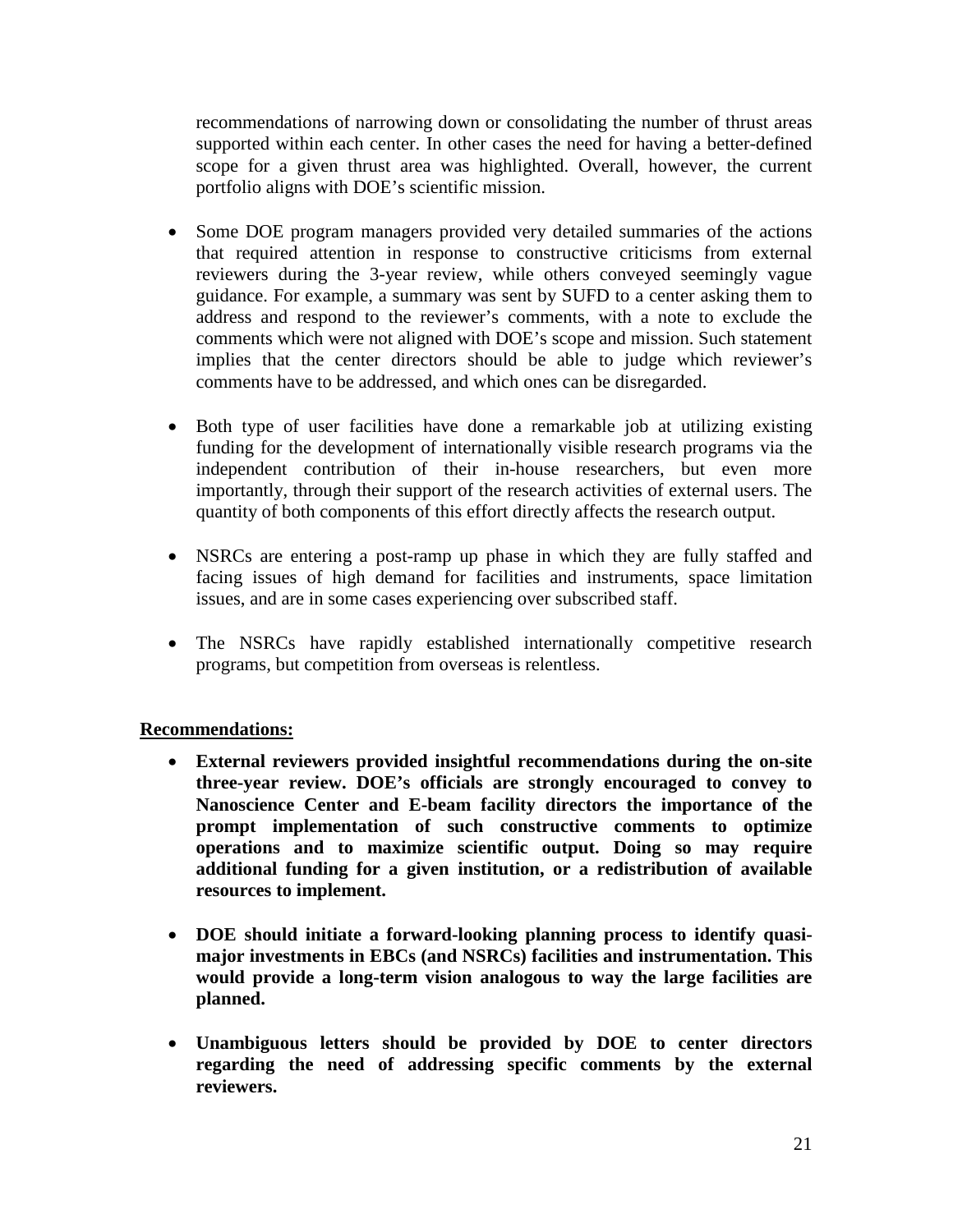- **Additional staffing, extended hours and long-term partnerships between scientists at DOE's centers and external university and industrial users should be among the ideas considered as a means of increasing productivity on high end instruments.**
- **Program managers need to be aware of the progress of and strategies employed by comparable foreign operations. Information should be obtained directly by site or conference visits (1 per year).**

#### **Carryover Issues from the Previous COV Report**

#### **Findings:**

- The DOE guidelines for review ("the charge") is rather broad. The importance of the triennial review is evident and the reviewers are encouraged to explore all aspects of the center operation and management that affect its productive use. SUFD managers do, however, need feedback on specific topics to evaluate center performance. Therefore a more detailed guideline for reviewer responses will be helpful. We understand that this is in process.
- Capital requests were solicited by the previous COV and would be a way to evaluate the planned instrumentation investments in the various centers. These were not provided.
- From the information provided in the triennial reviews, career path issues continue to be a point of concern at some of the centers, but are starting to be satisfactorily addressed as outlined above. (see section 1).

#### **Recommendations:**

- **The new guideline, specific to the needs of the NSRCs should be developed in time for the upcoming triennial reviews of the NRSCs.**
- **We request the capital request list again for the next COV group. The process by which these awards are reviewed and decided upon would be a reasonable area for this committee to consider.**

# **5. Electron Beam Microcharacterization Centers**

*A. For the scientific user facilities including the accelerator and detector program, assess the efficacy and quality of the processes used to: (a) solicit, review,*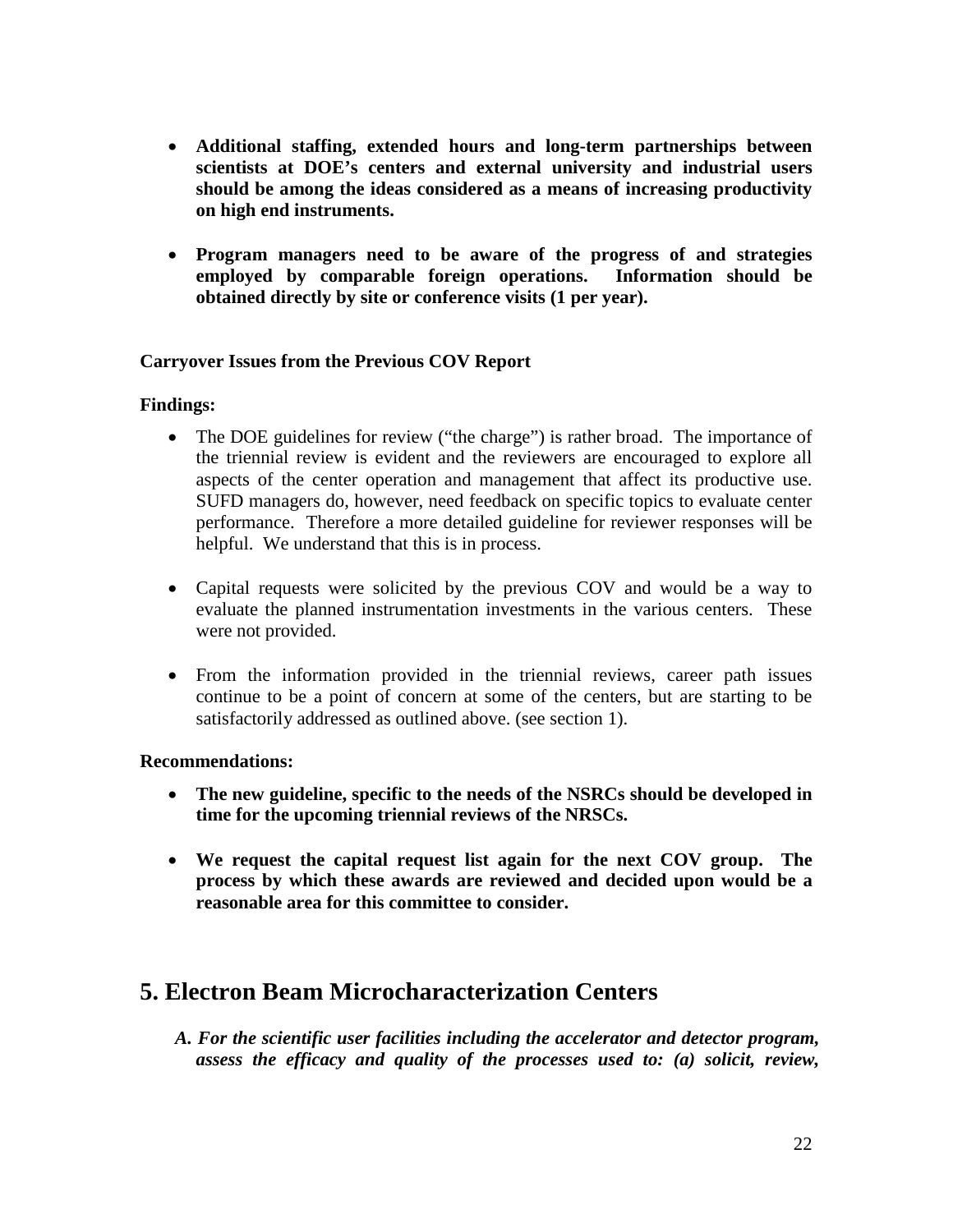#### *recommend and document proposal actions (b) monitor active projects, programs and facilities.*

The subpanel examined the DOE triennial review of the three Electron Beam Microcharacterization Centers conducted in 2012 and covering the period 2010, 2011, and 2012.

In our assessment SUFD's efficacy and its quality to review the EBMCs is excellent. We are impressed by the level of thoughts and work devoted by the SUFD management to craft the required documentation that facilities must provide, select the reviewers, carry out the review, and provide feedback to the facility directors. The process ensures that all facilities are held accountable for producing the best science from their facilities and for spending the operating funds in a responsible manner. We commend SUFD for their rigor in their review of the facilities.

Typically, SUFD management informs the director of the EBMC about four months in advance of the date of their review. SUFD sends them a detailed list of required documentation that needs to be available to the reviewers before the review. The reviewers are picked carefully by SUFD, as evidenced by the reviewers' comments which are extremely informative and detailed as well as provide expert recommendation and guidance on how to proceed to maintain/increase successful performance. The reviewers are primarily from universities with some national lab contributors and the occasional industrial researchers included. The written feedback sent to the EBMC directors by SUFD is timely (about 4 months after the review) and the EBMC directors respond within 2 months to the points raised by SUFD based on the external review.

#### **Findings:**

The committee was favorably impressed with the consistency of the documentation, with the comprehensive information requested and supplied by the sources during the review process and by the quality of the reviews. Record keeping was excellent.

#### **Our specific findings are:**

- We find the review process comprehensive, balanced, fair, and transparent to all facilities since they are *all* reviewed using the same major criteria.
- Reviewers did not all use the suggested guidelines in generating their reports.
- The reviewer reports were generally very positive for all three EBMCs. The three EBMCs are recognized by the scientific community as very important national resources, leading the development of transmission electron microscopy instrumentation and techniques for the world, making the most advanced instrumentation and expertise available to the user community, and performing world-leading research using this instrumentation.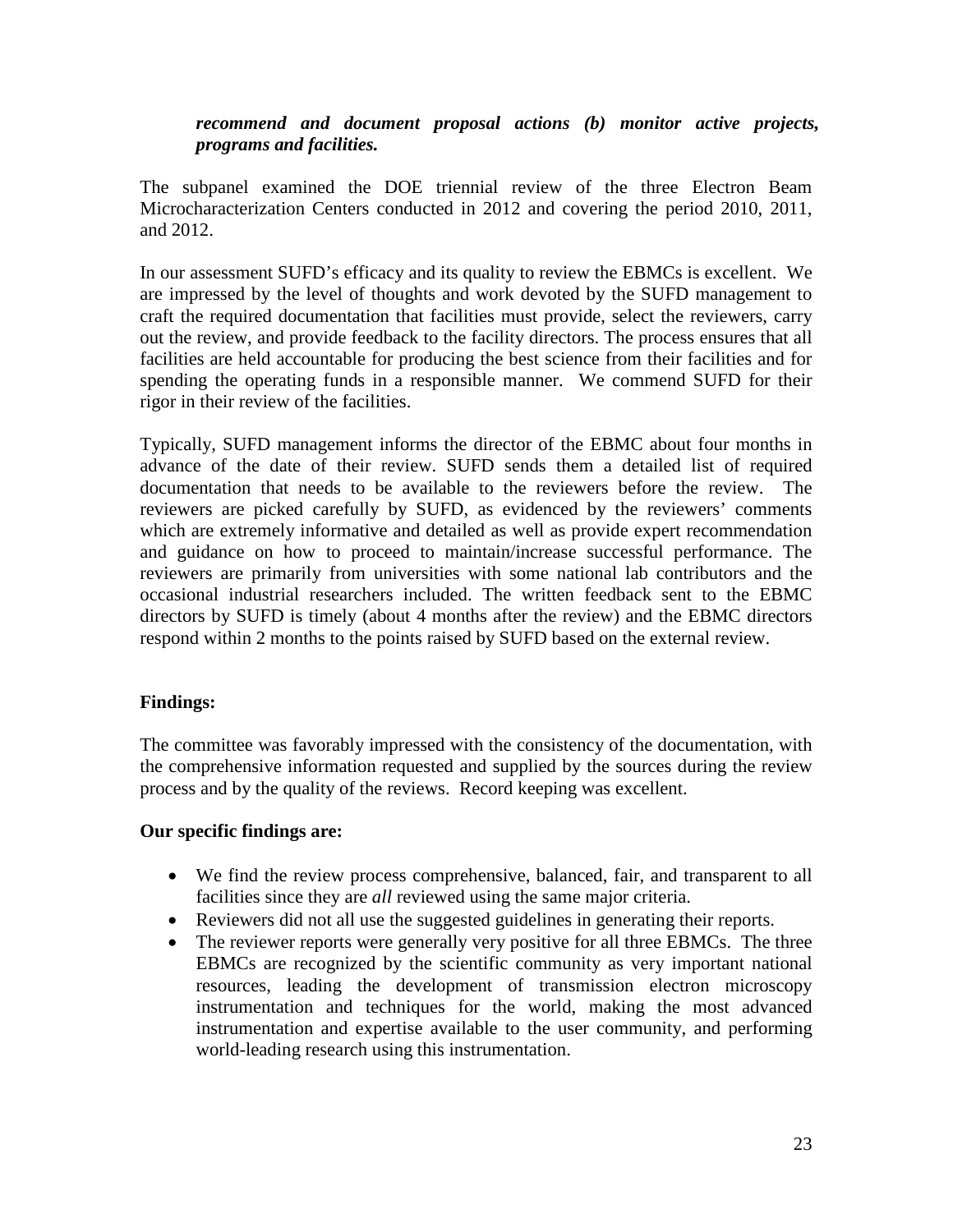- The reviewer positive comments were summarized in the letter from SUFD to the EBMC directors, with customized specific examples of positive feedback given for each.
- The suggestions for improvement and constructive critiques were not thoroughly customized for individual facilities and did not in all cases reflect the consensus suggestions of the reviewers. Instead, despite the detailed center-specific external reviews available to DOE for consideration, two identical broad action items were conveyed to all three EBMCs.
- All three EBMCs responded to the two suggested action items in a timely manner with varying levels of specificity. No further follow-up was noted in the files.
- There have been a series of program manager changes at SUFD for EBMCs and NSRCs during the review period. This has been disruptive in the monitoring and planning process of the NSRCs and EBMCs.
- For EBMCs, good progress on all previous COV recommendations were implemented. One item is still in progress: "the four centers (now including BNL) need to establish their own identities. Rather than acquiring the same hardware and capabilities, a unique capability should be developed in each one"

## **Recommendations:**

- **Provide reviewers with clear templates to use to construct their reviews. This assures uniformity and that the correct questions are addressed.**
- **More detail and customization should be provided in summarizing the consensus improvement items from the reviewers.**
- **We recommend a new program manager for NSRCs and EBMCs be put in place as soon as possible, hopefully long-term. This person needs sufficient travel funds to visit the facilities under their management, especially initially.**
- **We recommend more frequent follow-up to the triennial review recommendations, including monthly conference calls and yearly reviews. Some documentation of these processes should be provided to future COVs.**
- **Ensure continued progress on the prior COV goal of establishing unique capabilities for each of the EBMCs. These unique roles should be very visible to the user community.**
- *2. Within the boundaries defined by DOE missions and available funding, comment on how the award process has affected: (a) breadth and depth of portfolio elements, and (b) the national and international standing of the portfolio elements.*

The three EBMCs are recognized by the scientific community as very important national resources, leading the development of transmission electron microscopy instrumentation and techniques for the world, making the most advanced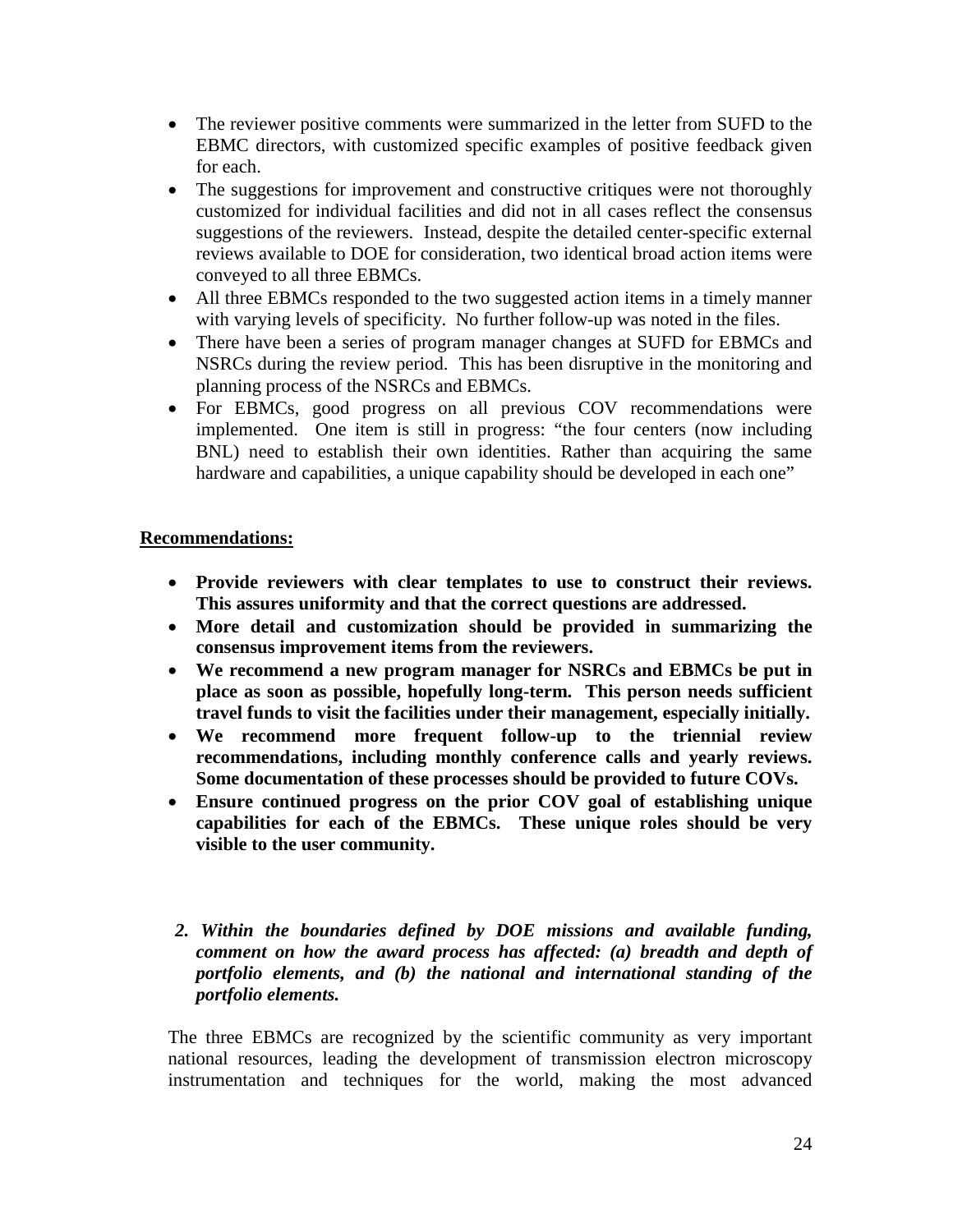instrumentation and expertise available to the user community, and performing world-leading research using this instrumentation. Since one of the two action items from this most recent triennial review of the EBMC is for the merging of the EBMCs and the NSRCs, this has the potential to greatly affect the breadth and depth of the portfolio elements and the national and international standing of the portfolio elements. Consequently, this will be discussed in detail.

#### Findings:

- The merger of EBMCs and NSRCs has been recommended as a response to the triennial review finding that the EBMCs were understaffed and underfunded to carry out their mission.
- For the EBMCs, TEAM was a revolutionary, game changing instrumentation program which redefined the state-of-the-art EM capabilities, and resulted in a new generation of commercially-available instrumentation for EM users worldwide. Unfortunately the completion of TEAM was not successfully followed up by a next generation instrumentation proposal of the sort commonly seen at the completion of light source and neutron projects. There has not been a process to develop a community supported vision of future EM instruments.

## **Recommendations**

- **Great care and thoughtful planning will be necessary to preserve the visibility of the three EMBCs (plus the EM capabilities at Brookhaven) as national centers for electron microscopy. This will be essential to the continued recruitment and retention of top-quality staff and to ensure that the EM user community does not feel devalued.**
- **SUFD should ensure that merger plans are clearly focused to achieve the desired improvements in synergy and operational efficiency.**
- **Different success metrics may be necessary for the EBMC staff within the NSRCs as their current user program effort and performance metrics are likely different than staff at the NSRCs.**
- **Since in many cases the EBMCs are critical lab resources as well as national user centers, planning will be needed to ensure that Lab materials programs (ie non-Nano work) outside the NSRCs are given properly prioritized access to instruments in the new combined organization.**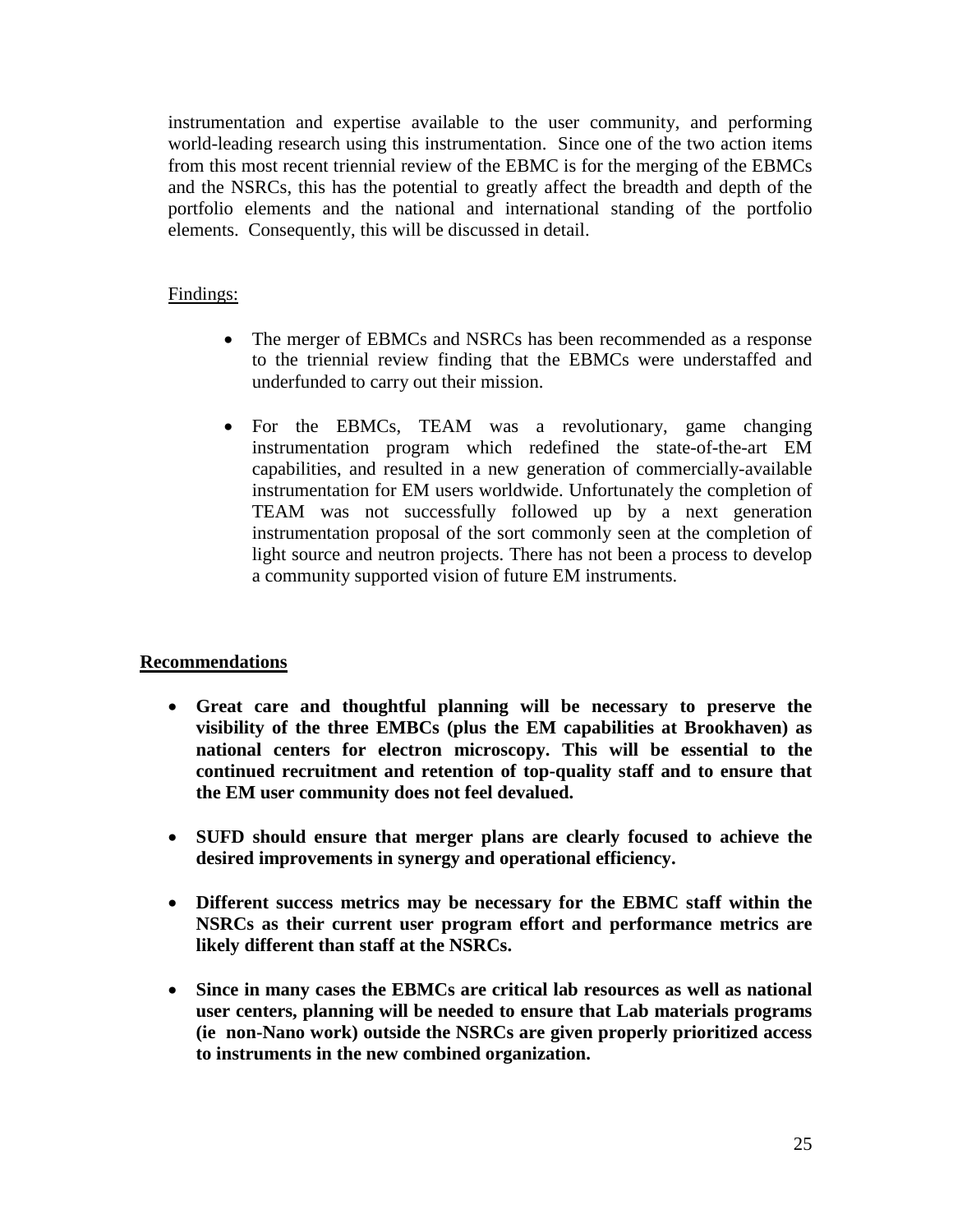- **SUFD and NSRC management should not underestimate the staff-related issues associated with merging the two missions.**
- **There needs to be DOE leadership for a forward looking planning process for quasi- major investments in EBCs (and NSRCs) facilities and instrumentation. SUFD should promote a single vision (roadmap) for the next-generation EM capabilities across the 3 EBMCs + CFN at Brookhaven, rather than create a competitive situation. This could be the subject of a workshop. This single vision does not imply similar and redundant equipment at each EBMC; instead, there should be a single vision consisting of unique and appropriate capabilities at each EBMC.**
- **The unique world-leading instruments associated with the EMBCs are in high demand but not now utilized optimally –staff funding is currently for 40 hour week, yet labs are open > 8 hours per day. Merger plans should include expanded staffing (>8h/day) on select tools.**

# **6. Construction Projects**

## **Purpose and scope of the 2013 COV review.**

The Construction Project subpanel reviewed and assessed the efficacy and quality of the processes used by SUFD to monitor active construction and Major Items of Equipment projects. A total of 14 projects were reviewed, six construction projects and eight Major Items of Equipment (MIE) as summarized in Table 1.

#### **Construction Project review process description.**

The subpanel identified the key relevant processes in this area, DOE O 413.3A and 413.3B and the SC OPA-led peer reviews of projects and reviewed and assessed the efficacy and quality of their use by SUFD staff. The subpanel discussed the elements of the charge with SUFD staff and reviewed records and detailed reports on the projects identified within the scope of the COV.

#### **Metrics and User definitions.**

Metrics utilized to evaluate the Construction projects and MIE component for the COV include standard cost and schedule indexes (Table 1) for the projects that are in progress, and final costs, schedules, and delivered scopes versus approved baselines for completed projects.

## **FINDINGS**

• During 2010-2012, the SUFD managed approximately \$175 million to \$230 million of construction project work (both line items and MIEs) annually.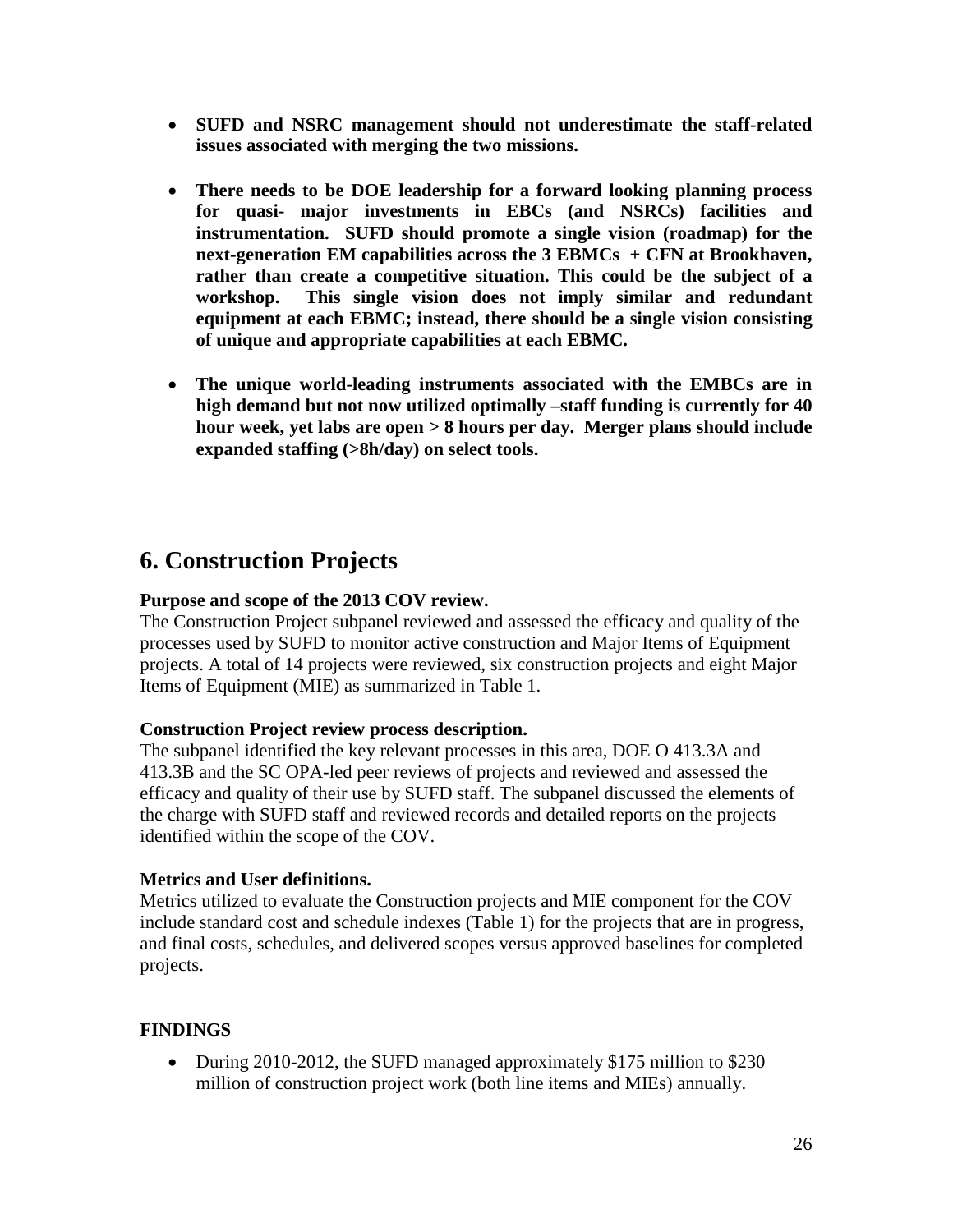- The SUFD implemented the principles and practices of DOE O 413.3A and O413.3B to monitor and control projects, and were fully engaged with the SC OPA-led peer review process.
- For the period covered by this COV, the SUFD met, and often exceeded, the BES/GPRA goal of remaining within  $+/-10\%$  for cost/schedule performance of completed projects.
- SUFD Construction staff presented a data table (table 1) highlighting performance of projects within the 2010 to 2012 review period. SUFD metrics used to evaluate project performance were Cost Performance Index (CPI) and Schedule Performance Index (SPI) for ongoing projects and TPC and completion date achievement for completed projects. The projects presented were all within the performance metrics.
- The Government Performance and Reporting Act Performance during the FY2010 to FY2012 reporting period was as follows:

|                   | 2010    | 201          |      |
|-------------------|---------|--------------|------|
| Schedule variance | -.0     |              | -4.U |
| $\%$              |         |              |      |
| Cost variance %   | $\cdot$ | $\mathbf{L}$ | - 1  |

Performance Goal is +10% to -10% for Baselined Projects

- Project management performance metrics have become even more visible indicators of DOE performance for external stakeholders, such as OMB and the Congress.
- Extremely lean travel budgets have severely limited the opportunities for SUFD Program Managers to visit project sites. Consequently, there are fewer opportunities for face-to-face discussions between Field and Headquarters staff, as well as less cross-training and staff education about a broader portfolio of projects within SC.
- There has been 100% turnover within the SUFD construction groups since the 2010 COV review; additional staff changes in the near future are likely. Looking back even further, one 8-year long MIE project had seven different Program Managers.
- SUFD management believes that Critical Decision-4 (CD-4, Approve Project Completion) criteria for BES projects should be more challenging.
- The charge for this COV is not well tailored to suit the review of SUFD and especially construction projects.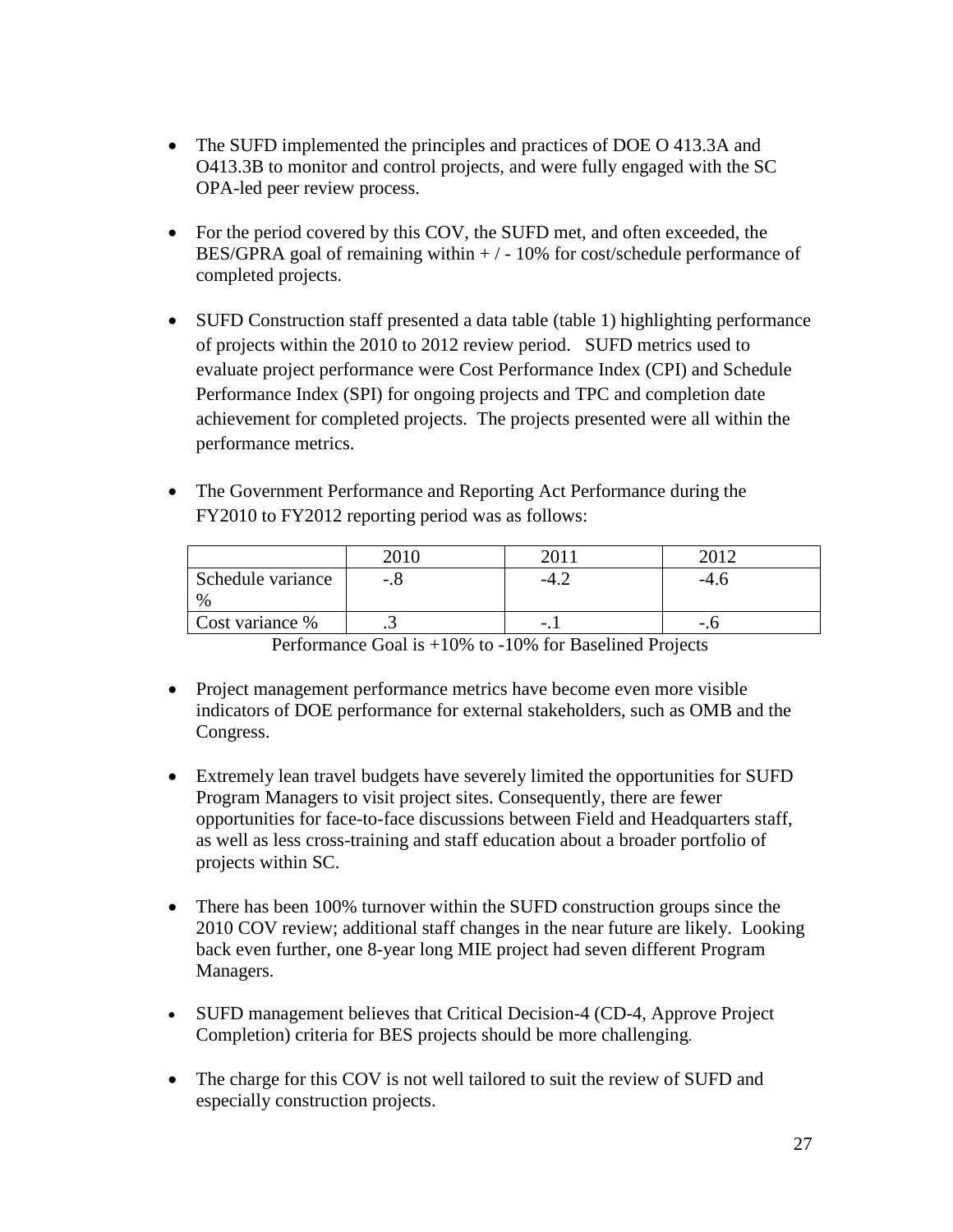#### **COMMENTS**

- The SUFD has been very successful in delivering projects on schedule, within budget and meeting the baseline technical performance parameters.
- SUFD management understands the distinct roles and responsibilities for Program Managers, as distinguished from those of the FPDs and OPA, in fulfilling line management responsibilities. Program managers, in particular, need to ensure frequent and open communication with both field elements and OPA. But, severely limited travel funding has dramatically curtailed trips by Construction Group Program Managers to project sites. SUFD management should determine the correct level of field presence for Program Managers that provides adequate Federal oversight, operational awareness, and fosters strong and open communication between field and HQ elements. On-site field presence, graded to project risk, should be appropriately balanced with use of remote communication tools in order to live within a constrained budget.
- Staff turnover has resulted in the need to frequently recruit new Program Managers (who often come in as external detailees), request additional support from OPA, and occasionally use SUFD facility operations program managers to oversee project work. It has historically been difficult to identify, recruit, and retain good PM staff in many parts of SC. One major consequence is the loss of corporate memory and expertise. Another is the burden of training newly hired personnel, without SUFD written procedures or documented lessons learned. Given the continuing turnover within the SUFD construction group, staff succession and workforce development issues are still present and could potentially negatively affect SUFD projects in the future. An explicit effort to address work force development is warranted.
- SFUD staff are aware of and sensitive to the lessons learned from the transition to operations at major BES Facilities completed in the recent past. Specifically, they are attentive to the need for closely involving the scientific user community in the planning and preparations for initial operations that lead to productive research in a timely manner.

## **RECOMMENDATIONS**

- **1. Examine Work Force Development options and implement one or more as appropriate to maintain successful project delivery.**
- **2. Mitigate the negative impact of reduced travel funds. Balance onsite field presence with the use of communication tools (technology) to ensure that robust communication between program managers and the on-site members of IPTs is maintained.**
- **3. Ensure that CD4 requirements are reasonable, broadly understood by all stakeholders, and fully achievable within the project budget. Effort should**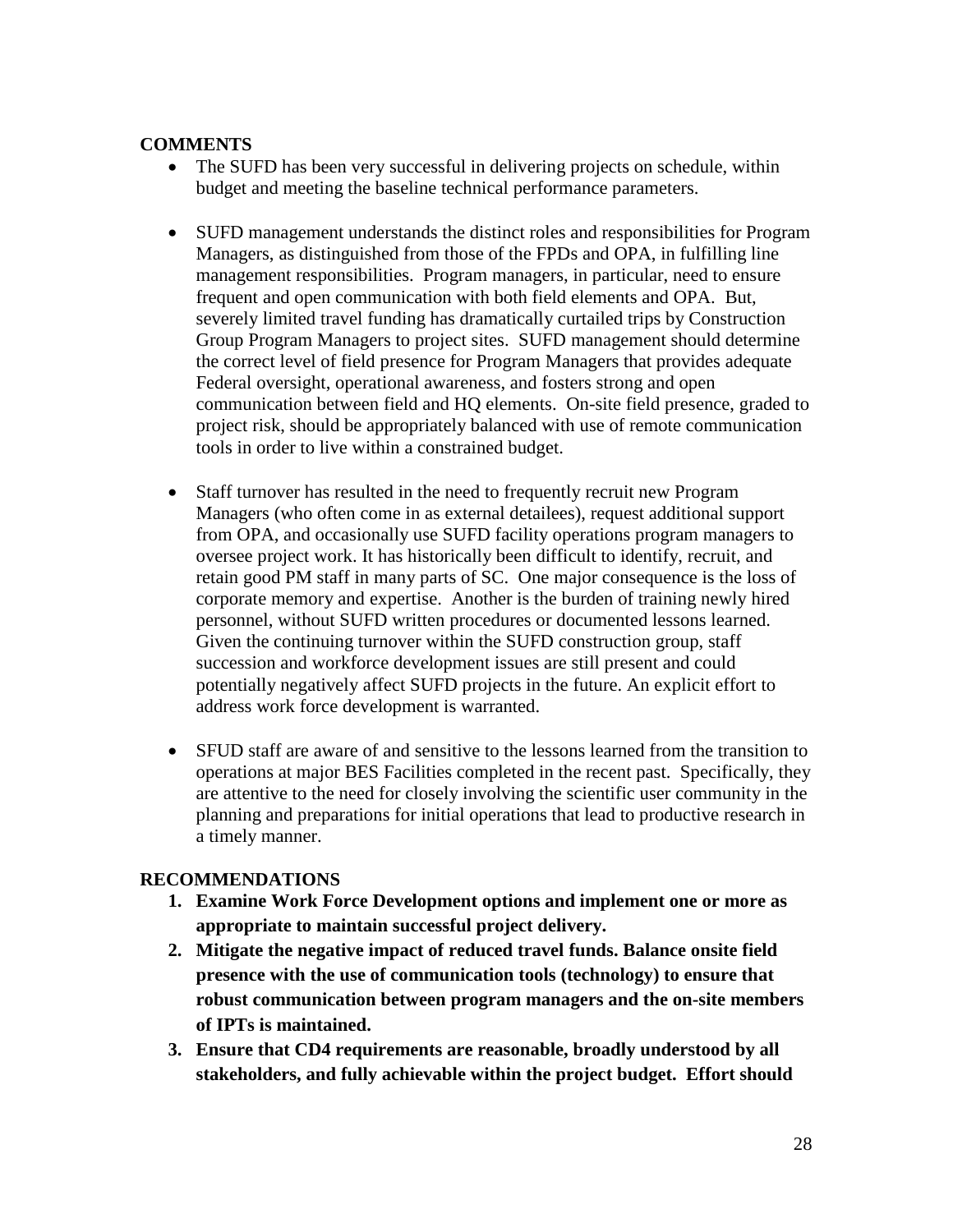**be made to manage and align expectations for what constitutes successful initial scientific operations.** 

**4. Tailor the charge for future COV reviews of construction projects to address the nature of this type of activity. Consider use of "360" type feedback from stakeholders including FPDs, Lab staff, OPA, etc.** 

|                |                     |                  |                 | <b>Performance Metrics</b> |            |            |                |           |
|----------------|---------------------|------------------|-----------------|----------------------------|------------|------------|----------------|-----------|
| Project        | Line Item<br>or MIE | <b>TPC</b>       | CD              | %<br>Complete              | Cum<br>CPI | Cum<br>SPI | <b>Status</b>  | CD-4 Date |
| <b>SING</b>    | MIE                 | \$68.5M          | $CD-4$          | 100%                       | 0.98       | 1.0        | 8/2011         | 9/2011    |
| <b>PULSE</b>   | MIE                 | \$11.2M          | $CD-4$          | 100%                       | 0.99       | 1.0        | 1/2011         | 2/2011    |
| LCLS           | Line Item           | \$420M           | $CD-4$          | 100%                       | 0.98       | 1.0        | 6/2010         | 7/2010    |
| LUSI           | MIE                 | \$60M            | $CD-4$          | 100%                       | 0.95       | 1.0        | 2/2012         | 8/2012    |
| <b>USB</b>     | MIE                 | \$35.1M          | $CD-4$          | 100%                       | 1.01       | 1.0        | 10/2010        | 8/2011    |
| SING-II        | MIE                 | \$60M            | CD-3, CD-<br>4A | 85.4%                      | 1.02       | 0.99       | 2/2013         | 9/2014    |
| NSLS-II        | Line Item           | \$912M           | $CD-3$          | 87%                        | 0.99       | 0.96       | 2/2013         | 6/2015    |
| APS-U          | Line Item           | \$391M           | $CD-1$          | $^{\sim}8.8\%$             | N/A        | N/A        | 2/2013         | 9/2020    |
| LCLS-II        | TBD/Line<br>Item    | \$405M           | $CD-1$          | $^{\sim}11.2\%$            | N/A        | N/A        | 2/2013         | 9/2019    |
| <b>NEXT</b>    | MIE                 | \$90M            | $CD-1$          | $~5.6\%$                   | N/A        | N/A        | 2/2013         | 6/2016    |
| PUP            | MIE                 | \$89.6-<br>96.1M | $CD-1$          | N/A                        | N/A        | N/A        | Terminat<br>ed | 12/2015   |
| <b>STS</b>     | Line Item           | \$800-<br>1500M  | $CD-0$          | N/A                        | N/A        | N/A        | N/A            | 12 years  |
| <b>NGLS</b>    | Line Item           | \$900-<br>1500M  | $CD-0$          | N/A                        | N/A        | N/A        | N/A            | 9/2023    |
| <b>TEAM-II</b> | MIE                 | \$14-18M         | $CD-0$          | N/A                        | N/A        | N/A        | Terminat<br>ed | 9/2016    |

# **Table 1**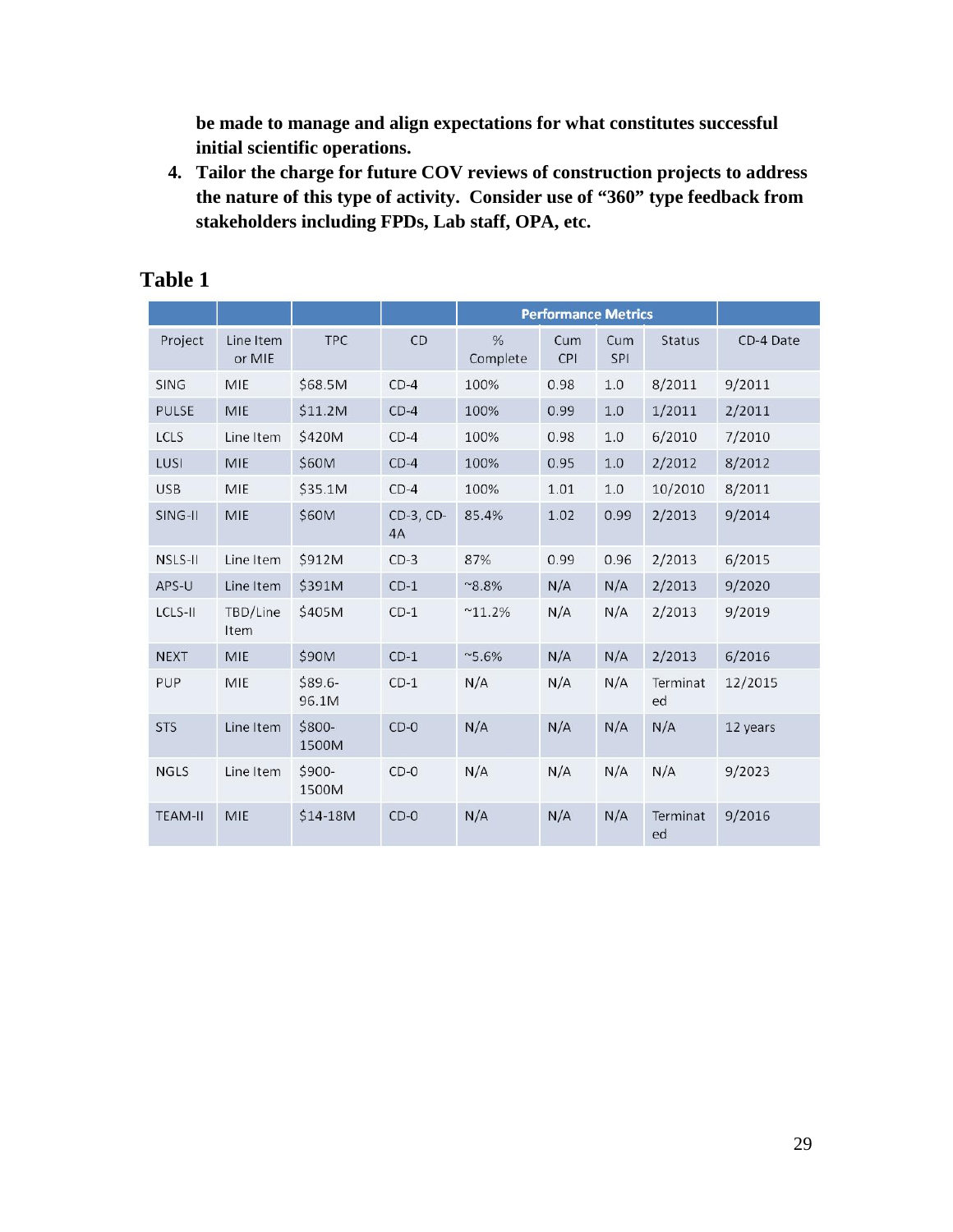#### **DOE/BES Scientific User Facilities Division Committee of Visitors (COV) Review Panel Germantown, MD April 24-26, 2013**

#### **COMMITTEE MEMBERS**

#### **CONSTRUCTION (4)**

#### **Mr. James (Jim) Krupnick ##**

Associate Lab Director Lawrence Berkeley National Laboratory 1 Cyclotron Road MS: 50A4112 Berkeley, CA 94720-4112 Phone: 510-486-6480 [JTKrupnick@lbl.gov](mailto:JTKrupnick@lbl.gov)

#### **Mr. Angus Bampton**

Pacific Northwest National Laboratory 902 Battelle Blvd. P.O. Box 999; MSIN JR-19 Richland, WA 99352 Phone: 509-371-7964 [Angus.bampton@pnl.gov](mailto:Angus.bampton@pnl.gov)

#### **Ms. Maria Dikeakos**

Department of Energy Site Office Manager Princeton Plasma Physics Laboratory P.O. Box 451 Princeton, NJ 08543-0451 Phone: 609-243-3706 [mdikeakos@pppl.gov](mailto:mdikeakos@pppl.gov)

#### **Mr. Jeff Hoy** \*\*

Trident Service LLC 2324 Wind River Trail Cheyenne, WY 82009 Phone: 703-307-1941 [hoyjc@bresnan.net](mailto:hoyjc@bresnan.net)

#### **E-BEAM & NANO (4)**

#### **Professor Donald Tennant \*\* ##**

Director of Operations Cornell University Cornell Nanofabrication Facility 250 Duffield Hall Ithaca, NY 14853-2700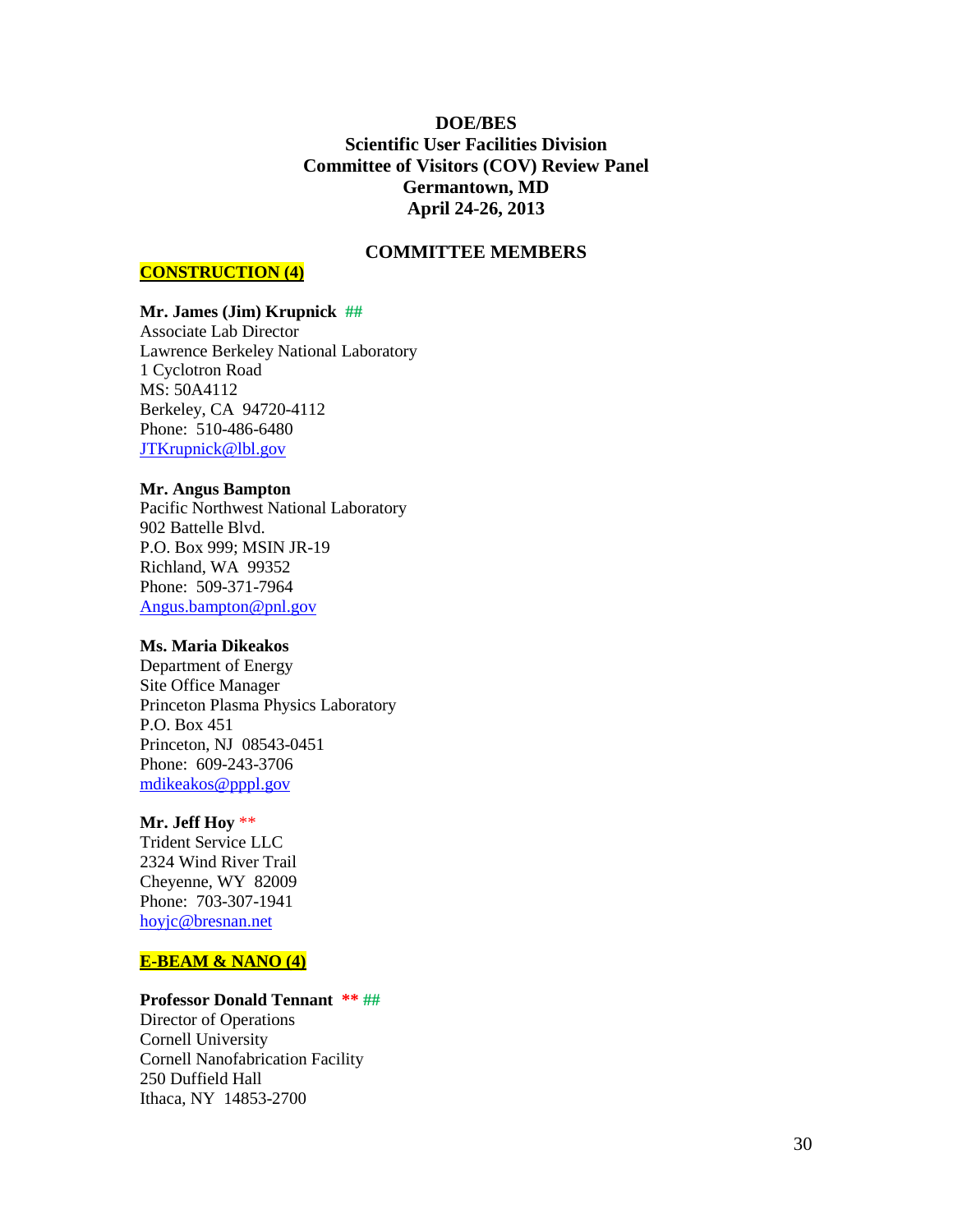Phone: 607-254-6203 [tennant@cnf.cornell.edu](mailto:tennant@cnf.cornell.edu)

#### **Professor Beatriz Roldan Cuenya \*\***

University of Central Florida Physics Department 4000 Central Florida Blvd., PS430 Orlando, FL 32816-2385 Phone: 407-823-1883 [roldan@ucf.edu](mailto:roldan@ucf.edu)

#### **Dr. Ernie Hall (Retires 4/1/2013) \*\***

Chief Scientist, Materials Characterization GE Global Research 1254 Hawthorn Road Niskayuna, NY 12309 Phone: 518-265-3775 or 518-387-6677 [hallel@crd.ge.com](mailto:hallel@crd.ge.com) or [hallel@nycap.rr.com](mailto:hallel@nycap.rr.com)

#### **Dr. James "Alex" Liddle**

National Institute of Standards and Technology (NIST) 100 Bureau Drive, MS: 6203 Gaithersburg, MD 20899-6203 Phone: 301-975-6050 [James.liddle@nist.gov](mailto:James.liddle@nist.gov)

#### **LIGHT SOURCES/ACCELERATORS & DETECTORS (5)**

#### **Dr. Simon Bare \*\* ##**

Research Fellow UOP LLC, a Honeywell Company 25 East Algonquin Road Des Plaines, IL 60017 Phone: 847-391-3171 [simon.bare@honeywell.com](mailto:simon.bare@honeywell.com)

#### **Professor Nora Berrah \*\***

Western Michigan University Physics Department 760 Oakland Dr. Portage, MI 49024 Phone: 269-387-4955 [Nora.Berrah@wmich.edu](mailto:Nora.Berrah@wmich.edu)

#### **Dr. Gene Ice**

Oak Ridge National Laboratory Box 2008 Bldg. 4500S, Room S168 Oak Ridge, TN 37831-6132 Phone: 865-574-4065 [icege@ornl.gov](mailto:icege@ornl.gov)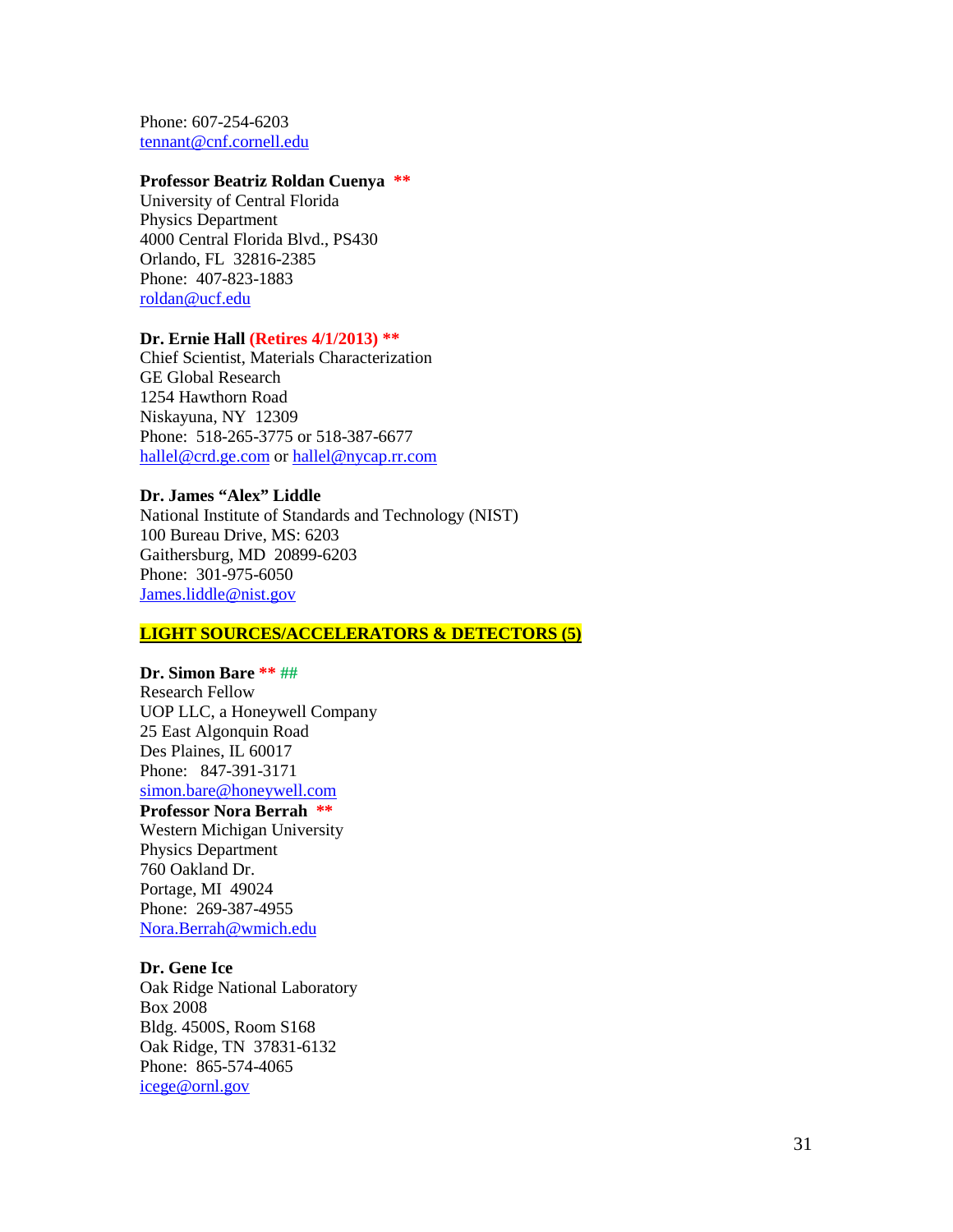#### **Dr. David Robin**

Lawrence Berkeley National Laboratory Accelerator & Fusion Research 1 Cyclotron Road; MS: 15R0217 Berkeley, CA 94720-0217 Phone: 510-486-6028 [DSRobin@lbl.gov](mailto:DSRobin@lbl.gov)

#### **Dr.Joel Ullom (Interagency) ^^ \*\***

National Institute of Standards and Technology (NIST) 325 Broadway MS: 817.03 Boulder, CO 80305 Phone: 303-497-4408 [Joel.ullom@nist.gov](mailto:Joel.ullom@nist.gov)

#### **NEUTRONS (4)**

#### **Professor Sunil Sinha \*\* ##**

University of California – San Diego Department of Physics 9500 Gilman Drive La Jolla, CA 92093-0319 Phone: 858-822-5537 [ssinha@physics.ucsd.edu](mailto:ssinha@physics.ucsd.edu)

#### **Dr. Robert Dimeo**

National Institute of Standards & Technology (NIST) 100 Bureau Drive; MS: 6100 Gaithersburg, MD 20899-6100 Phone: 301-975-6210 [Robert.dimeo@nist.gov](mailto:Robert.dimeo@nist.gov)

#### **Professor Thomas P. Russell** \*\*

University of Massachusetts-Amherst Conte Research Center Department of Polymer Science and Engineering 120 Governors Drive; Room A516 Amherst, MA 01003 Phone: 413-577-1516 [Russell@mail.pse.umass.edu](mailto:Russell@mail.pse.umass.edu)

#### **Dr. John Tranquada**

Brookhaven National Laboratory Box 5000; MS: 510A Upton, NY 11973-5000 Phone: 631-344-7547 [jtran@bnl.gov](mailto:jtran@bnl.gov)

**## Sub-Panel Chairs (Team Lead) ^^ Interagency Agreement**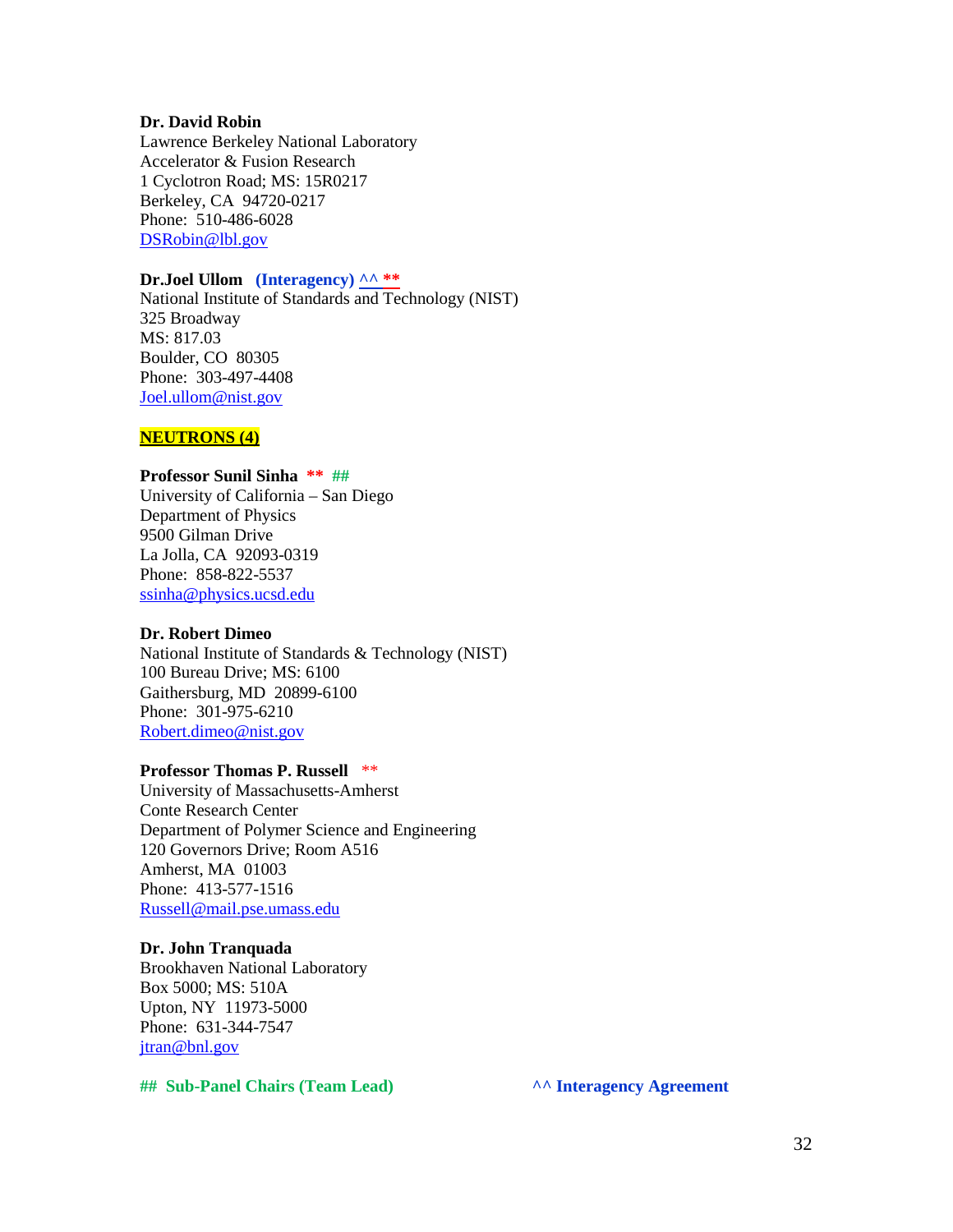#### **OTHER ATTENDEES:**

J. Hemminger, BESAC Chairperson **(1st day only)** W. Barletta, MIT **(Chairman of COV)**  H. Kung, DOE J. Murphy, DOE L. Horton, DOE  $(1<sup>st</sup>$  day only) E. Rohlfing, DOE  $(1<sup>st</sup>$  day only) P. Kraushaar, DOE P. Lee, DOE E. Lessner, DOE J. May, DOE V. Nguyen, DOE L. Cerrone, DOE

#### **BESAC Committee Chairman:**

# **Professor John Hemminger (BESAC) (1st day only)**

University of California, Irvine Department of Chemistry 334B Rowland Hall; MC: 4675 Irvine, CA 92697 Phone: 949-824-6020 Fax: 949-824-2261 [jchemmin@uci.edu](mailto:jchemmin@uci.edu)

#### **COV Chairman:**

#### **Professor William Barletta**

Massachusetts Institute of Technology Department of Physics 77 Massachusetts Avenue Bldg. 26-540 Cambridge, MA 02139-4307 Phone: 617-253-6502 [Barletta@mit.edu](mailto:Barletta@mit.edu)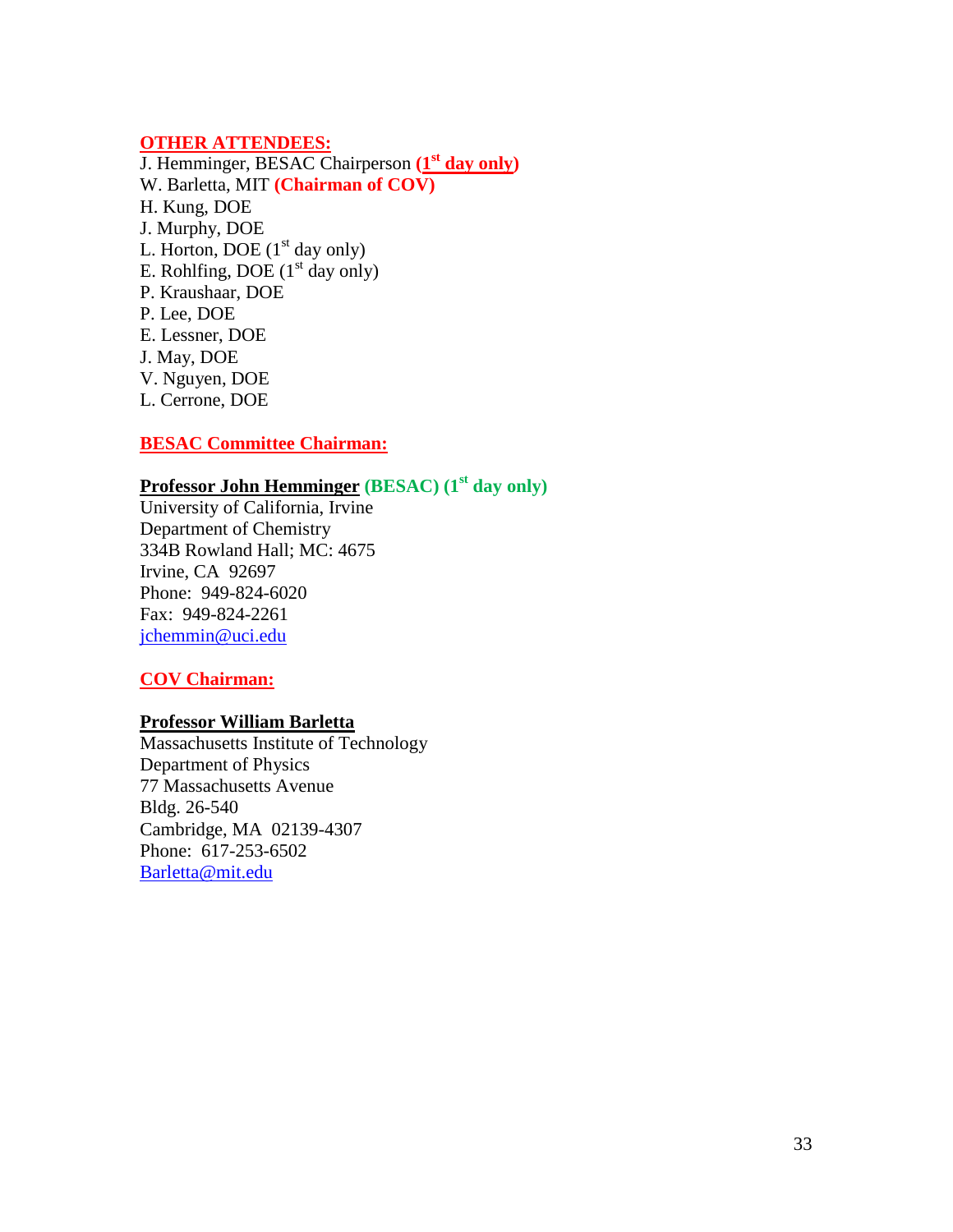# **Appendix**



#### COMMTTEE OF VISITORS **Scientific User Facilities Division DOE/Germantown Complex April 24-26, 2013**

#### **AGENDA**

# Wednesday, April 24<sup>th</sup>, 2013

| $7:30 \text{ am} - 8:00$<br>am  | Transportation to Complex (Bus will be provided at hotel)                                                                                                                                                                                                                                                                                                                                          |                                    |
|---------------------------------|----------------------------------------------------------------------------------------------------------------------------------------------------------------------------------------------------------------------------------------------------------------------------------------------------------------------------------------------------------------------------------------------------|------------------------------------|
| $8:00 \text{ am} - 8:30$<br>am  | Security Entrance - Committee to Assemble in North Lobby<br>to check in. Committee will then be escorted to <b>Conference</b><br><b>Room: A-410</b><br>(Continental Breakfast Available)                                                                                                                                                                                                           | COV members and BES staff          |
| $8:30$ am $-8:45$<br>am         | <b>Executive Session, Committee Assignments</b><br>(William Barletta)                                                                                                                                                                                                                                                                                                                              | COV members                        |
| $8:45$ am $-9:00$<br>am         | BESAC and COV Process (John C. Hemminger)                                                                                                                                                                                                                                                                                                                                                          | COV members and BES staff          |
| $9:00 \text{ am} - 9:30$<br>am  | Welcome and Introduction to BES and the COV process<br>(Harriet Kung)                                                                                                                                                                                                                                                                                                                              | COV members and BES staff          |
| $9:30$ am $-10:15$<br>am        | Overview of the Scientific User Facilities Division and the<br>peer review process (James Murphy)                                                                                                                                                                                                                                                                                                  | COV members and BES staff          |
| $10:15$ am $-10:30$<br>am       | Executive Session (Conference Room: A-410)                                                                                                                                                                                                                                                                                                                                                         | COV members                        |
| 10:30 am $- 10:45$<br>am        | <b>Break</b>                                                                                                                                                                                                                                                                                                                                                                                       |                                    |
| $10:45$ am $-11:15$<br>am       | Q&A with Scientific User Facilities Division staff                                                                                                                                                                                                                                                                                                                                                 | COV members and BES staff          |
| $11:15$ am $-12:30$<br>noon     | Executive Session – Review files<br><b>Construction Projects (Conference Room: F-441)</b><br>$\bullet$<br><b>Light Sources, Accelerator &amp; Detector Research</b><br>$\bullet$<br><b>Committee</b> (Conference Room: E-401)<br>Nanoscience & E-Beam Committee (Conference<br>$\bullet$<br><b>Room: E-301)</b><br><b>Neutron Facilities Committee (Conference Room:</b><br>$\bullet$<br>$(G-426)$ | COV members<br>(BES staff on call) |
| $12:30 \text{ pm} - 1:30$<br>pm | Lunch                                                                                                                                                                                                                                                                                                                                                                                              | DOE GTN cafeteria                  |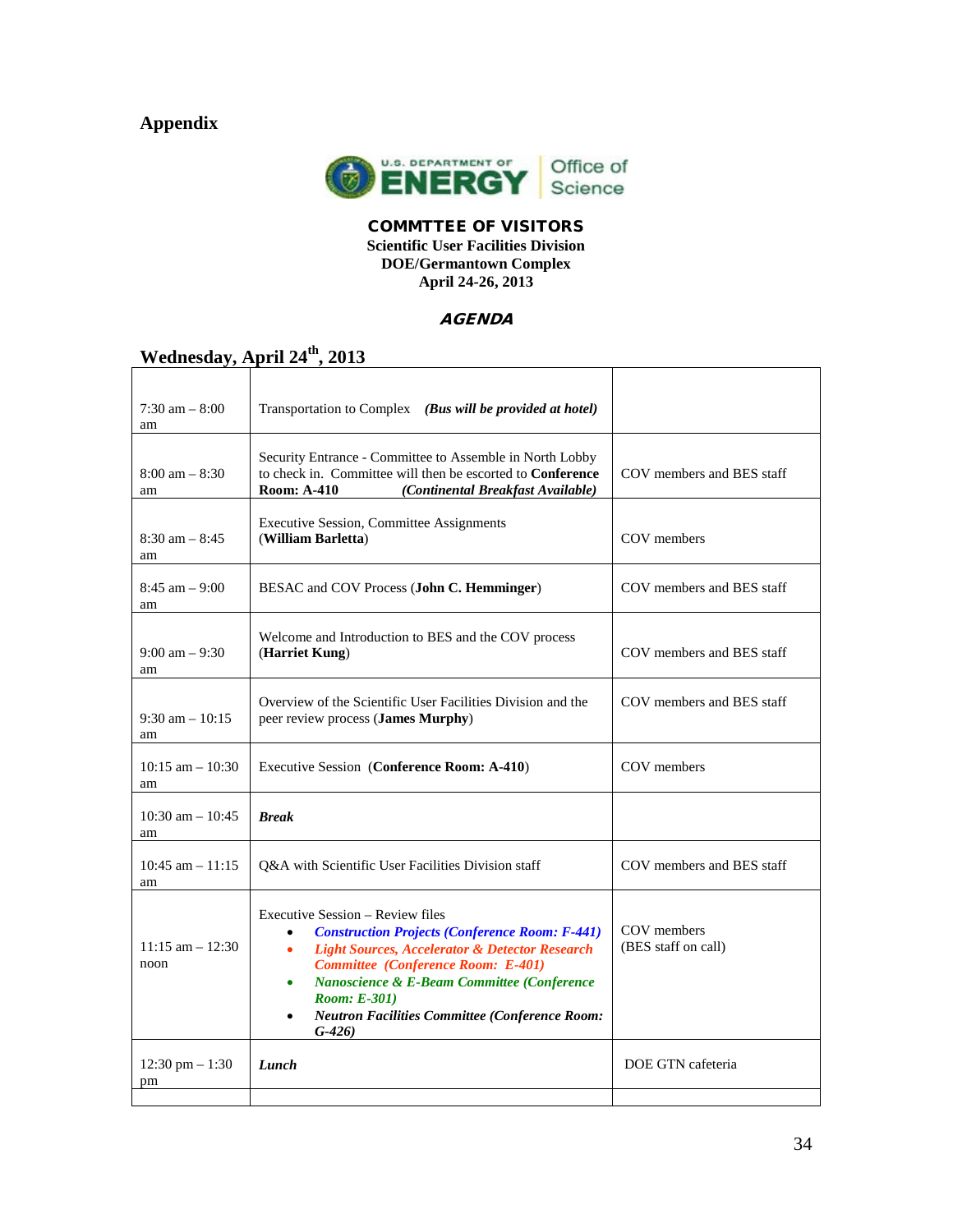| 1:30 pm $-4:30$<br>pm          | Executive Session – Review files<br><b>Construction Projects (Conference Room: F-441)</b><br><b>Light Sources, Accelerator &amp; Detector Research</b><br><b>Committee</b> (Conference Room: E-401)<br><b>Nanoscience &amp; E-Beam Committee (Conference</b><br>٠<br><b>Room: E-301</b> )<br><b>Neutron Facilities Committee (Conference Room:</b><br>$\bullet$<br>$G-426$ | COV members<br>(BES staff on call) |
|--------------------------------|----------------------------------------------------------------------------------------------------------------------------------------------------------------------------------------------------------------------------------------------------------------------------------------------------------------------------------------------------------------------------|------------------------------------|
| $4:30 \text{ pm} - 5:30$<br>pm | Questions and Answers with BES staff<br>(Conference Room: E-401)                                                                                                                                                                                                                                                                                                           | COV and BES Staff                  |
| $5:30 \text{ pm}$              | Adjourn for the day ( <b>Bus will be provided back to hotel</b> )                                                                                                                                                                                                                                                                                                          |                                    |
|                                | Dinner (on your own)                                                                                                                                                                                                                                                                                                                                                       |                                    |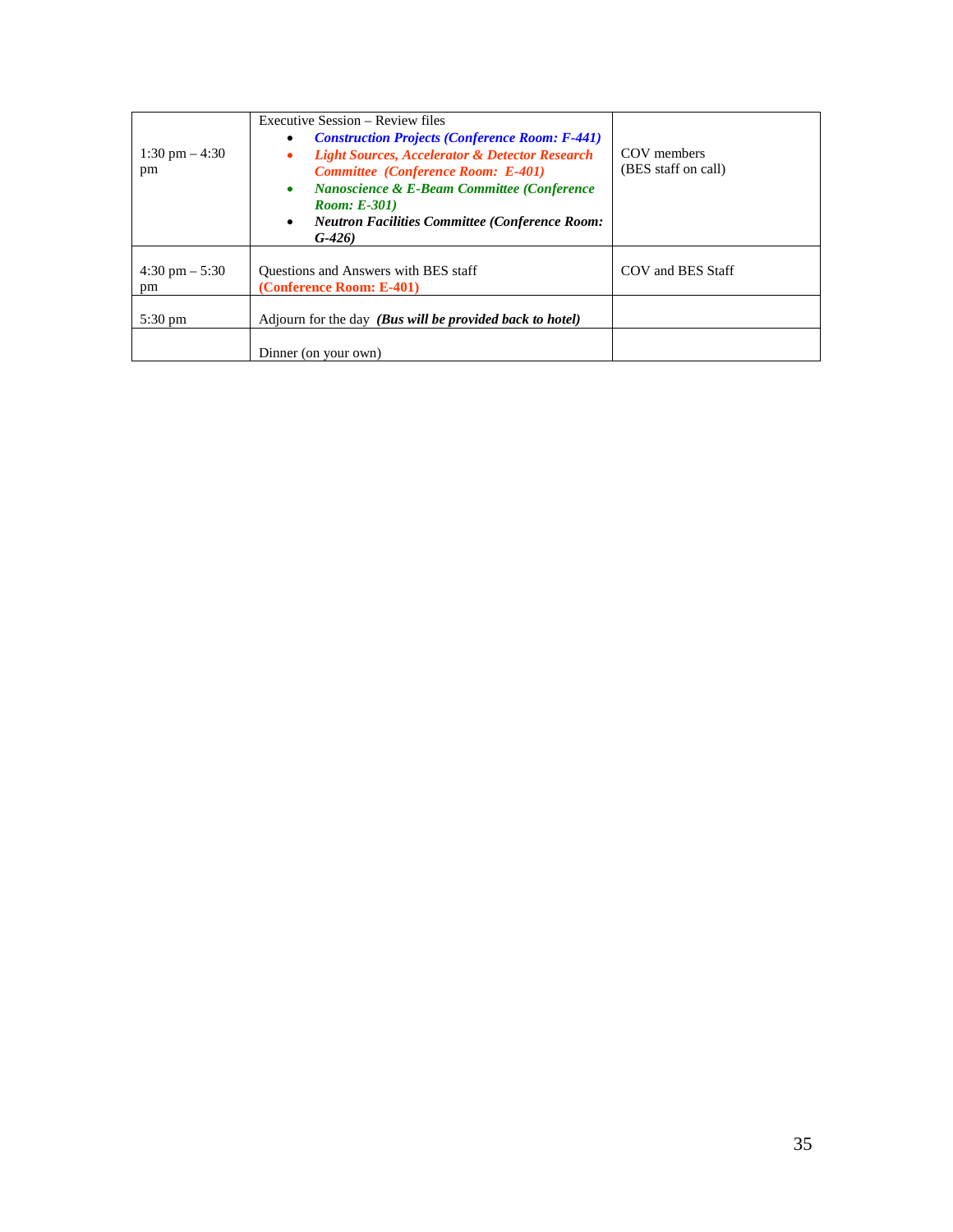# **Thursday, April 25th, 2013**

| $7:30$ am $-8:00$<br>am         | Transportation to Complex (Bus will be provided at hotel)                                                                                                                                                                                                                                                                                                                               |                                    |
|---------------------------------|-----------------------------------------------------------------------------------------------------------------------------------------------------------------------------------------------------------------------------------------------------------------------------------------------------------------------------------------------------------------------------------------|------------------------------------|
| $8:00 \text{ am} - 8:30$<br>am  | Security Entrance - Committee to Assemble in North Lobby<br>to check in. Committee will then be escorted to Conference<br><b>Room: A-410</b><br>(Continental Breakfast Available)                                                                                                                                                                                                       | COV members and BES staff          |
| $8:30$ am $-9:30$<br>am         | Full Committee Executive Session (William Barletta)<br>(Conference Room: A-410)                                                                                                                                                                                                                                                                                                         | COV members                        |
| $9:30 \text{ am} - 10:30$<br>pm | Executive Session – Review files<br><b>Construction Projects (Conference Room: F-</b><br><b>441</b> )<br><b>Light Sources, Accelerator &amp; Detector Research</b><br>$\bullet$<br><b>Committee</b> (Conference Room: E-401)<br>Nanoscience & E-Beam Committee (Conference<br>٠<br><b>Room: E-301)</b><br><b>Neutron Facilities Committee (Conference Room:</b><br>$\bullet$<br>$G-426$ | COV members<br>(BES staff on call) |
| $10:30$ am $- 10:45$<br>am      | <b>Break</b>                                                                                                                                                                                                                                                                                                                                                                            |                                    |
| $10:45$ am $- 12:30$<br>pm      | Executive Session – Review files<br><b>Construction Projects (Conference Room: F-441)</b><br><b>Light Sources, Accelerator &amp; Detector Research</b><br>$\bullet$<br><b>Committee</b> (Conference Room: E-401)<br>Nanoscience & E-Beam Committee (Conference<br>$\bullet$<br><b>Room: E-301)</b><br><b>Neutron Facilities Committee (Conference Room:</b><br>$\bullet$<br>$G-426$     | COV members<br>(BES staff on call) |
| $12:30 \text{ pm} - 1:30$<br>pm | Lunch                                                                                                                                                                                                                                                                                                                                                                                   | DOE GTN cafeteria                  |
| $1:30 \text{ pm} - 4:30$<br>pm  | Begin Draft report and recommendations -<br><b>Construction Projects (Conference Room: F-441)</b><br><b>Light Sources, Accelerator &amp; Detector Research</b><br>٠<br><b>Committee</b> (Conference Room: E-401)<br>Nanoscience & E-Beam Committee (Conference<br>$\bullet$<br><b>Room: E-301</b> )<br><b>Neutron Facilities Committee (Conference Room:</b><br>G-426)                  | COV members<br>(BES staff on call) |
| 4:30 pm $-$ 5:30<br>pm          | (Conference Room: E-401)<br><b>Executive Session</b>                                                                                                                                                                                                                                                                                                                                    | COV members                        |
| 5:30 pm                         | Adjourn for the Day (Bus will be provided back to hotel)                                                                                                                                                                                                                                                                                                                                |                                    |
|                                 | Dinner (on your own)                                                                                                                                                                                                                                                                                                                                                                    |                                    |